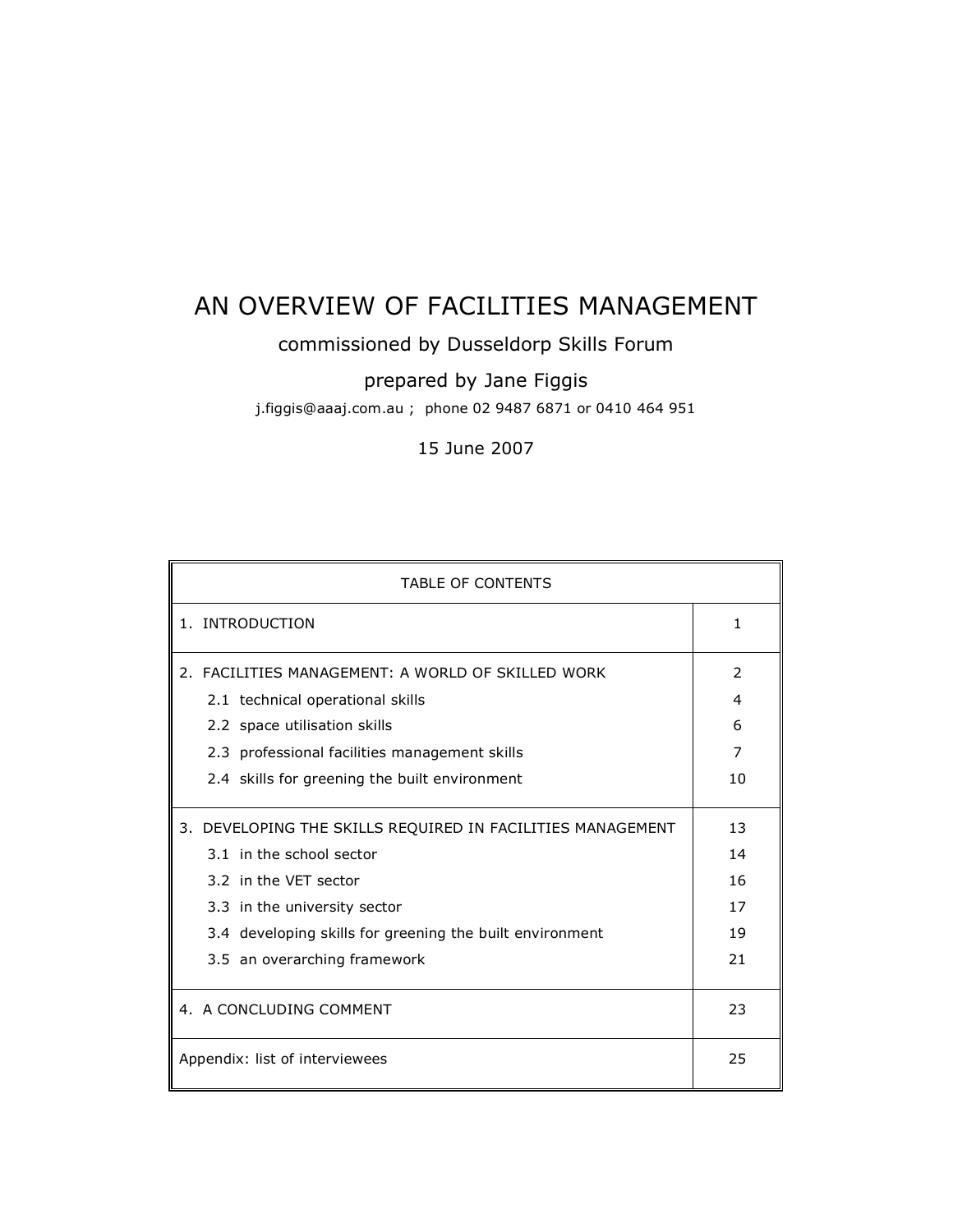# **1. INTRODUCTION**

At one level, 'facilities management' is a simple and an accurate label for the work done to ensure that a building or building complex works efficiently and effectively, that it meets the needs of the people active inside it. But because 'facilities' is such a vague term, it doesn't deliver the kind of clear concrete image that helps people know what it's referring to. We can picture office buildings and shopping centres, hospitals and sporting complexes, airports and arts centres. But facilities? Not really. And 'management' does not add much clarification. It doesn't suggest that 'managing the built environment' includes designing lay-outs, improving sustainability, negotiating leases, analysing business strategy, maintaining plant, mitigating risk and a range of other interesting skilled work.

The amorphous nature of facilities management is well illustrated in the tale that is told – and is true - that when the 14 members of the strategic industry leaders group convened for the first time for the Commonwealth government's Facilities management Action Agenda, they went round the table asking each to define 'facilities management'. There almost as many different answers. Industry leader and Immediate Past Chairman of the Facility Management Association of Australia (FMA Australia), Stephen Ballesty, regards the ultimate consensus on 'Managing the Built Environment' as the title of the FM Action Agenda's 2005 strategic plan as a watershed in the industry's self image and wider recognition of its role and contribution.

It remains the case, however, that facilities management – FM to its practitioners – can be frustratingly difficult to pin down. This is a pity as it is an intriguing and important field of work but one that is little known or appreciated.

Part of the difficulty is that the task of managing the built environment is exceedingly multifaceted. It involves technical services that keep the physical plant operating (e.g., lighting, air conditioning, maintenance, cleaning, etc). Security, risk management and business continuity are also FM responsibilities. So, too, accommodation lay-out and relocations. Further, it is not simply a matter of providing A, B and C services but integrating them so they might reinforce one another. At a higher level still, a facilities manager has strategic responsibilities: rationalising assets and defining policies to support business objectives. One must remember, too, how many different types of facilities there are.

A further problem with neatly pinning FM down comes about because facilities management is a relatively new field. Building services themselves are not new, of course. Nor are many of the other tasks involved in accommodating customers and staff or in making business decisions about building assets. However, recognising there is a coherent discipline overarching these tasks developed only in the 1980s with the outsourcing that was the hallmark of that decade. The overall coordination and responsibility of outsourced services began to be seen for what it was: a separate set of skills and competencies<sup>\*</sup>

 $\overline{a}$ This history sows seeds of tension between 'old-fashioned' building service personnel and the newer ranks of professional facilities managers. Particular issues generated by this tension are discussed later. In this report facilities management is taken (and must be taken, as it is by many senior facility managers themselves) to encompass *all* of the skills and roles involved in ensuring the built environment operates effectively, enhances the activities of staff and customers in it, and supports organisational goals – *and* does so in an environmentally sustainable way.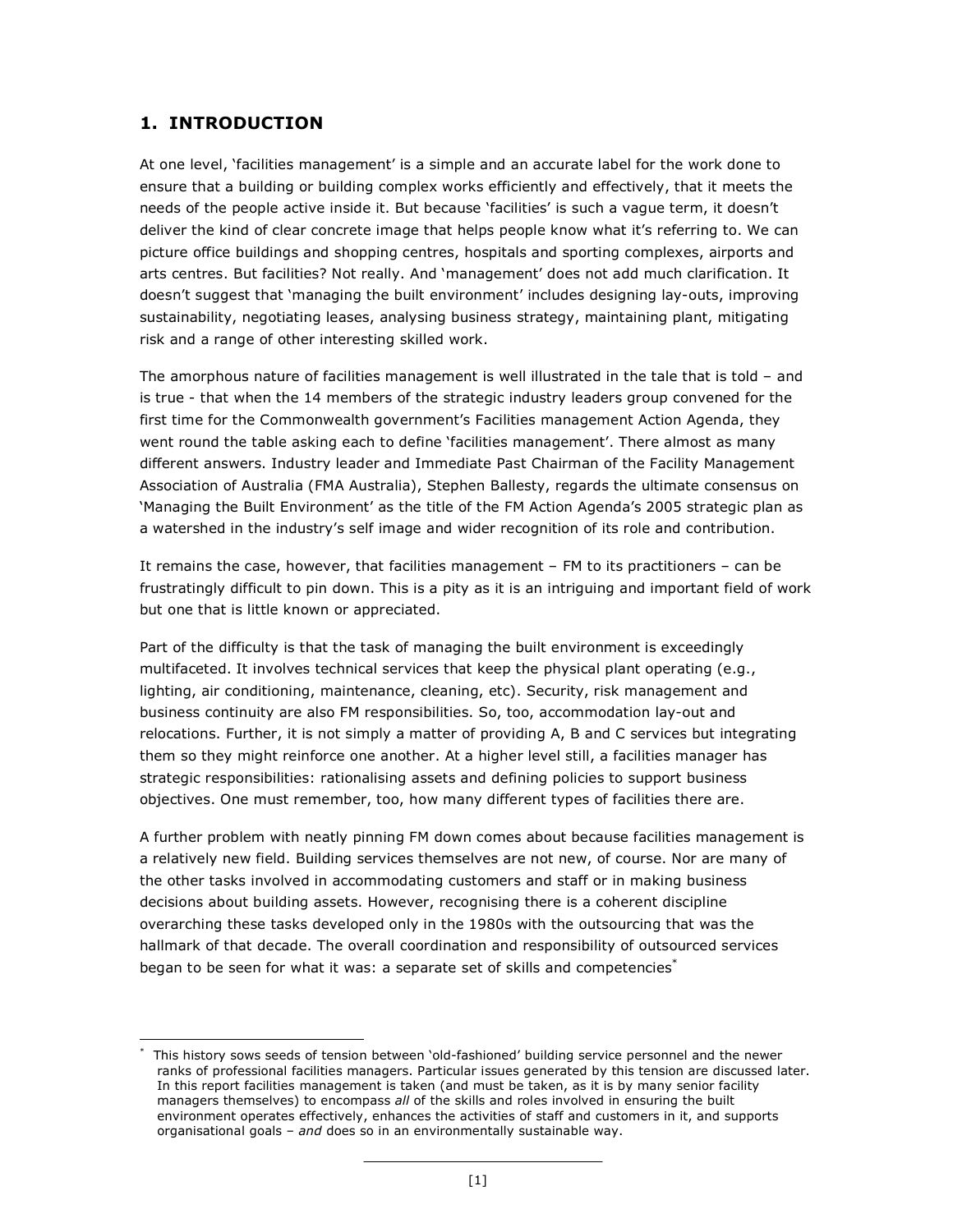The recognition that FM is a unique discipline (or conflation of disciplines) has also been driven by a new appreciation of how important a building is to an organisation's success both in terms of workers' productivity (and willingness to stay) and the public's perception of the enterprise. Deakin University, which offers the only undergraduate program in Australia in facilities management, provides one of the more cogent descriptions of FM:

Facilities are second only to human resources as the largest 'asset' for an organisation, and the role of facilities manager is to ensure that the physical infrastructure is strategically aligned to the organisation's core business – incorporating financial, social and environmental objectives over the entire life cycle of property investment and ownership. The role is becoming critical as built infrastructure increases in complexity and value and has more pervasive social [and environmental] impact as a user of natural resources. [www.deakin.edu.au/scitech/a+b/courses/facMgt5.php]

The relative newness of facilities management lends it a natural dynamism; its horizons seem continually to expand. It is now, for example, clear that FM will have a central role to play in building a sustainable future by 'greening' the built environment. The FM Action Agenda, a 3 year innovation and reform program supported by the Department of Industry, Resources & Tourism and a wide range of public and private sector industry stakeholders, captures well the spirit and energy of the industry. It not only addresses sustainability but such critical issues as: the need for innovation; education and training; regulatory reform; and industry recognition. Perhaps what best demonstrates the commitment of facilities managers to the advancement of their field is the willingness of extremely busy people to devote significant time to achieving the objectives of the FM Action Agenda.

The purpose of this report is to describe facilities management in terms of the work it does, the range of skill it encompasses, and the current provision for education and training (or lack of it). In each of those areas, attention is drawn to intersections with a sustainability agenda.

# **2. FACILITIES MANAGEMENT: A WORLD OF SKILLED WORK**

The Facility Management Association of Australia (FMA Australia) developed an accreditation system in 2000 that defines three levels of skill: (i) 'practicing FM' where the role is focused on supervision of operations; (ii) 'managing FM' with responsibility for facility outcomes; and (iii) 'leading FM' which is a senior strategic role. The emphasis is on the professional managerial and supervisory aspects of 'managing the built environment' because the Association is, rightly, concerned that at the moment 'facilities manager' is not recognised as an ABS occupational category, it is not listed on government careers websites and doesn't confer eligibility as a skilled migrant.

Most of today's senior facility managers have arrived at their position through a series of accidental steps – "we mostly fall into it", as one put it. The box on the next page illustrates the journey some of the people interviewed have taken from a first job that would not have appeared an initial step into FM but, in retrospect, often was.

In this report the field of facilities management includes *operators* – that is not just their supervisors and managers, but people 'on the tools' (who would identify themselves as electricians, plumbers, security officers, etc) – whose skills are required if a facility is to run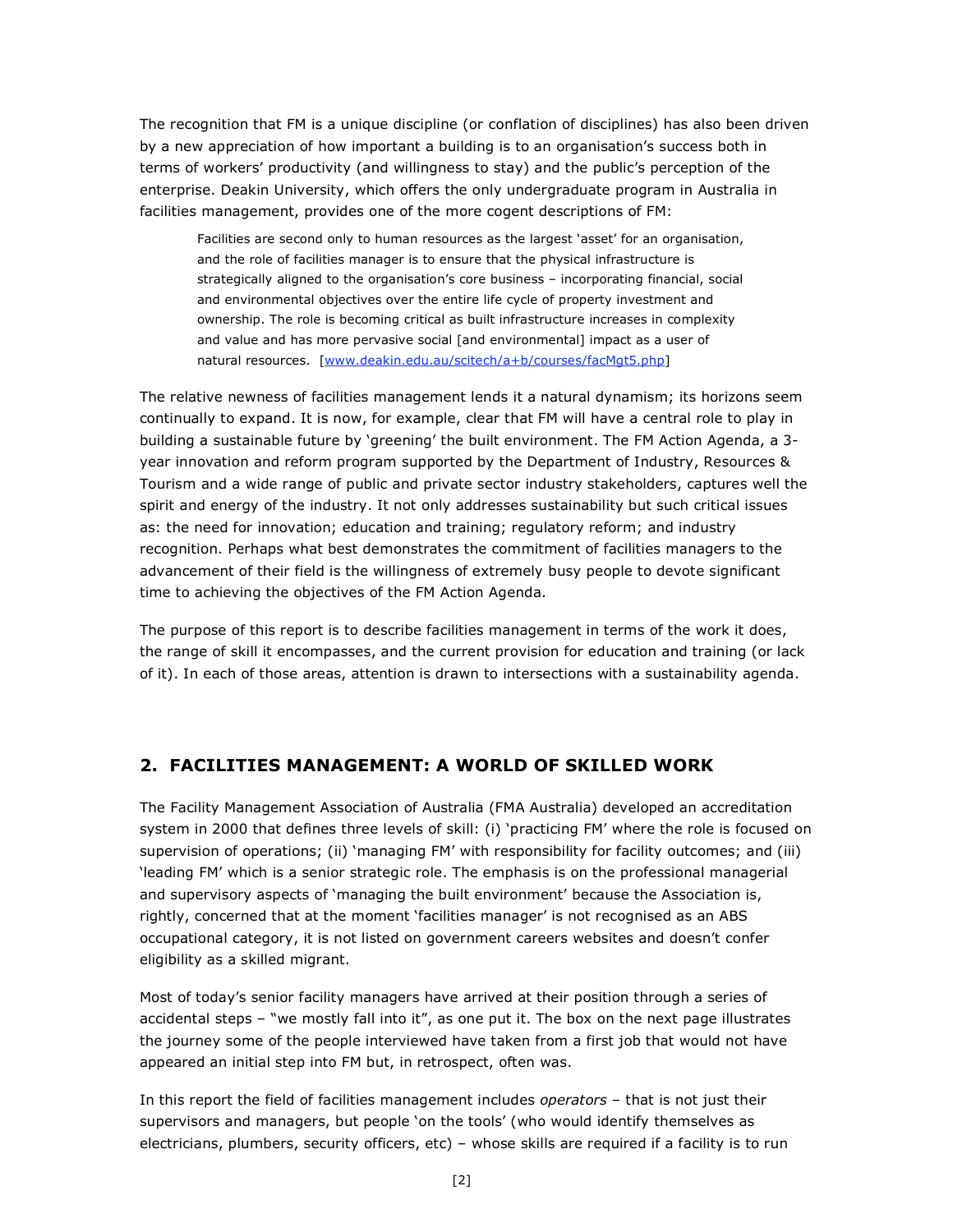smoothly and sustainably. In fact, an initial vocational qualification is a promising step into a later career in facilities management itself. Norman Jackson who lectures in RMIT's postgraduate Facilities Management course believes that five years in a trade is not only an eminently suitable preparation for a Masters degree in FM but a preferable route into the profession, "such people have a real hands-on understanding of how things work and of how they fail and, thus, of how to manage the risks". It is a pathway many have taken. A 2006 survey of the FMA Australia's membership found that while only 4% of respondents had *only* a trade qualification; 33% had a trade plus a degree and/or post-graduate degree [Hays 2006].

| WHERE THEY CAME FROM TO BE FACILITIES MANAGERS                                      |                                                                                                                                                                                                                                                                                                                                                                                       |  |
|-------------------------------------------------------------------------------------|---------------------------------------------------------------------------------------------------------------------------------------------------------------------------------------------------------------------------------------------------------------------------------------------------------------------------------------------------------------------------------------|--|
| <b>NOW</b>                                                                          | <b>THEN</b>                                                                                                                                                                                                                                                                                                                                                                           |  |
| Senior Facilities Manager<br>Investa Property<br>Group                              | left school halfway through Year 11 "I didn't know what I wanted to do; thought it<br>would be something outside";<br>became an apprentice electrician working on high voltage construction; later decided<br>"I didn't want to be pulling wires all my life and I wanted challenges" so he moved<br>into building maintenance - and on to FM.                                        |  |
| Team Leader Building<br>Strategy<br>Boroondara City (Vic)                           | an economics school teacher<br>was involved in an innovative program for Yrs 7 and 8 and Department of Education<br>asked him to come in to write material about the program; asked him while he was<br>there to write specifications for some classrooms eventually did a post-graduate<br>diploma in engineering maintenance and went on to run his own FM company.                 |  |
| General Manager,<br><b>Facilities</b><br>State Sport centres<br>Trust (Vic)         | draftsman;<br>later did a diploma course in building; came to Australia and got a job in the mining<br>industry managing contractors - not an easy role since was contracting engineers as<br>well as cleaners in a highly unionised industry - then to FM.                                                                                                                           |  |
| <b>National Facilities</b><br>Manager<br>Marsh                                      | registered nurse for many years;<br>she cites making six international moves with her family, setting up 18 homes as<br>example of being "life trained" for sophisticated FM work.                                                                                                                                                                                                    |  |
| Manager Property and<br><b>Security Services</b><br>Holmesglen Institute<br>of TAFE | left school at 15 for apprenticeship in air-conditioning and plumbing;<br>eventually started his own business, but through it all attended lots of night school<br>including technical training - welding, building inspections - through to a Master of<br>Education Leadership.                                                                                                     |  |
| Project Manager<br><b>APP Corporation</b>                                           | architect;<br>while studying "I got off at the wrong floor in the architecture building [at Sydney<br>Uni] and there was a poster about FM outside the lift. I enrolled in a unit. Lots of<br>good speakers but the best was meeting the other students: electricians sent by<br>their companies - it wasn't a bunch of privileged people - I loved it. I like working<br>with them." |  |
| Manager Facilities and<br>Security<br>State Library New<br>South Wales              | BA Hons in history;<br>at State Library worked in the binding section for many years, then into a series of<br>other departments - in fact, in almost every area of the Library.                                                                                                                                                                                                      |  |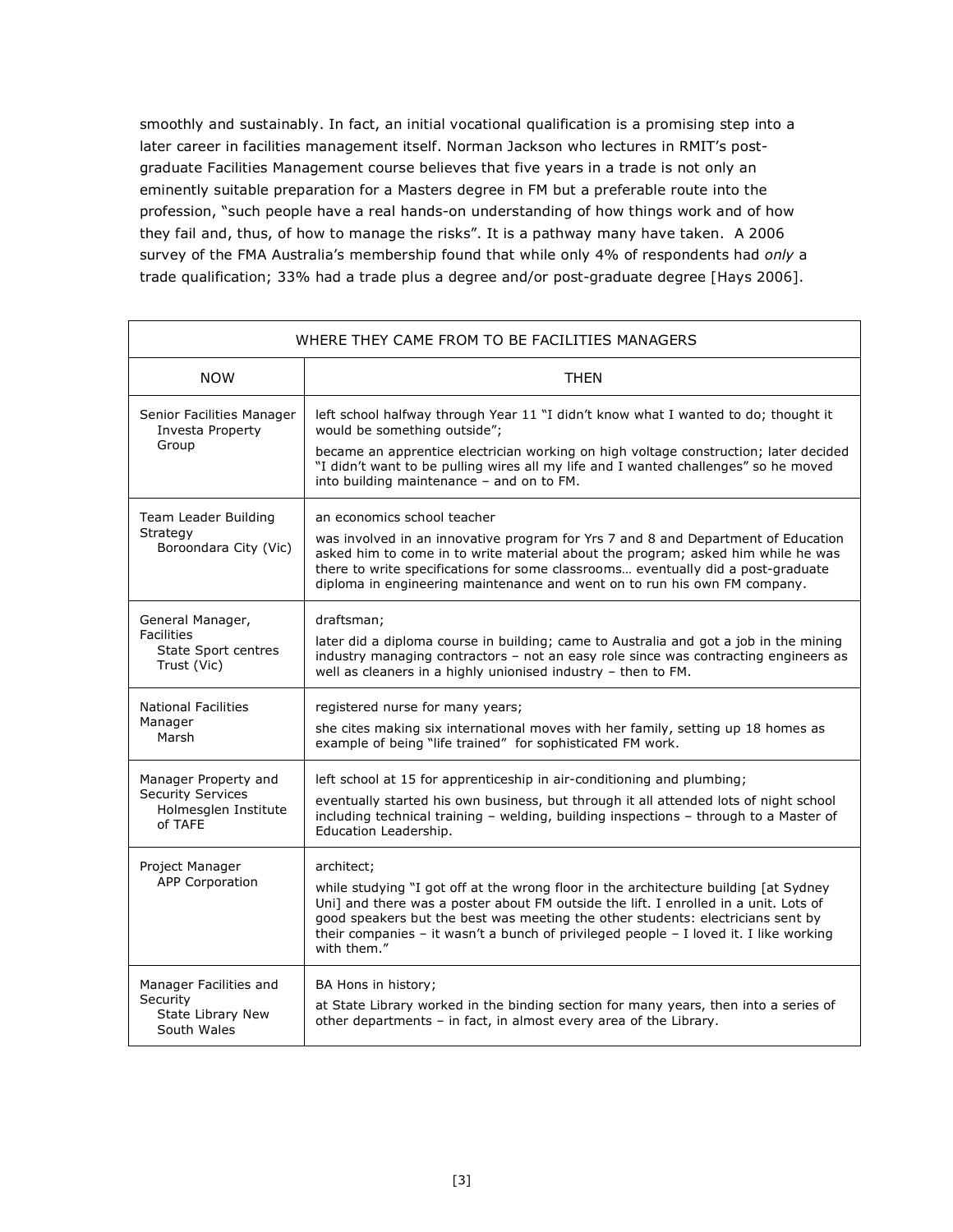To present a picture of the breadth (and depth) of skills required in servicing and managing the built environment, three general categories of work are described:

- building services: technical, operational skills that keep buildings functioning;
- space utilisation: lay-outs, fit-outs, relocations;
- professional advisory: translation, integration, alignment with business objectives.

The three are separated to bring some order to the material but the division into the technical, the 'human' and the strategic runs the risk of being dangerously misleading. Many tasks, such as risk management and procurement, are done by each group and have to be done well by each group. More importantly, the separation contradicts the whole FM philosophy that people and their building form a single ecology where each influences the functioning – indeed, the well being – of the other. Richard Mayes, Head of Facilities Management Department at the Reserve Bank of Australia, gave an illustration from within his own staff of 45:

"We have a service desk coordinator. When someone wants a new power point in their office or someone has detected a spill, they contact him. He logs it and dispatches the required service request. So the person is a critical information hub, he is a part of the FM team, but he is not a facilities manager in the professional FMA Australia sense."

The interdependence of tasks can be seen very clearly in the section 2.4 where the skills involved in greening the built environment are discussed.

#### **2.1 building services: technical operational skills in FM**

To list the skills required to ensure facilities are operated and maintained properly would be an impossible task. They include running all of the physical plant – HVAC (heating, ventilation, air conditioning), lifts, electricity, plumbing – as well as fire protection, safe access, pest control, security, cleaning, painting, carpentry, maintenance, risk assessment, etc. The problem with such a list is that it fails utterly to supply the colour and challenge in 'operating and maintaining' the built environment. A few stories from the field may at least hint at what people on the ground do when they are not, as one non-engineer put it, "simply enjoying the hum of the air conditioners".

 The Sydney Opera House is the site of the Facilities Management Exemplar Project which is an initiative of the FM Action Agenda and was delivered via the Cooperative Research Centre (CRC) for Construction Innovation in conjunction with a number of partners. One component of the FM Exemplar Project was developing a Building Condition Index (BCI) so that the quality of cleaning and maintenance could be measured in a fair and transparent way. As one report of the Project pointed out:

More than in most buildings, FM at Sydney Opera House is a core business function directly contributing to the visitor experience and therefore to the success of the business. For many visitors to Sydney Opera House, including those who "tread the boards", the building is the attraction — part of the experience. [Akhurst 2006]

The BCI is composed of four elements: overall impression, cleanliness, tidiness, fabric condition. Cleanliness, for example, is rated on a scale from 100% 'as new, no signs of wear and tear' down through 90% 'totally free of dust, litter, stains, odours' to 80% 'minor signs of dust, no litter or odours … 60% is 'obvious dust, litter, stains, odours … 0% is when the dust, litter, stains and odours become hazardous. The conditions are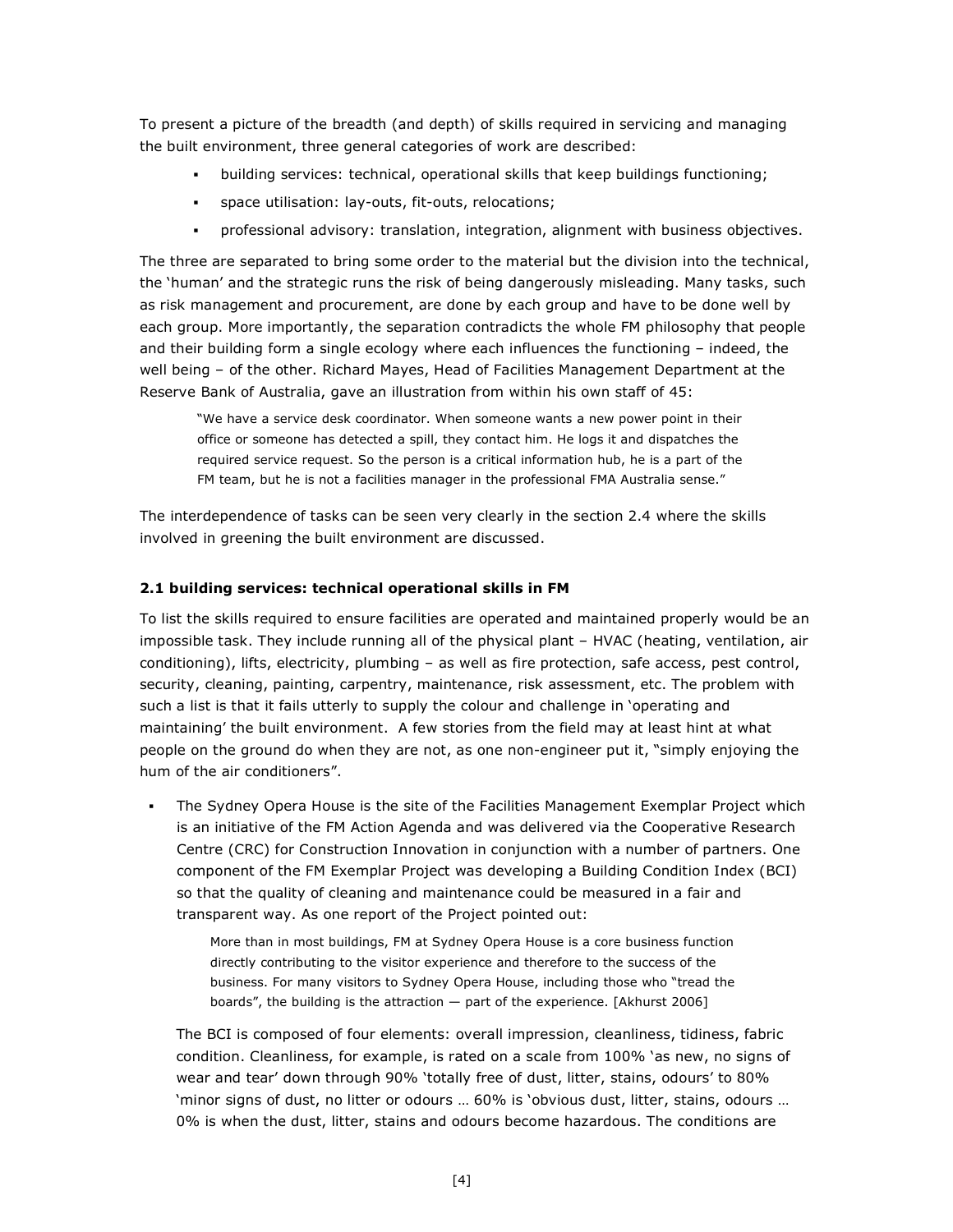recorded prior to opening the House pre-show both by facilities management staff and Front-of-House managers and the venue managers use the same indices post-show.

The crucial role of IT is illustrated in the digital modelling research stream of the Sydney Opera House FM Exemplar Project. It demonstrated significant benefits in digitising design documentation and operational and maintenance manuals. Since Sydney Opera House did not have digital models of its structure, this was an opportunity to investigate the application of digital modelling using standardised Building Information Models (BIM) to support facilities management. The report, *Adopting BIM for Facilities Management*, can be downloaded from http://www.constructioninnovation.info/index.php?id=44 .

- Regulatory compliance is a critical part of *building care* the phrase Norman Jackson at the Boroondara City Council (in metropolitan Melbourne) prefers to *building services* for the 257 buildings that belong to the Council. Jackson has spent \$400,000 on fall arrest devices on roofs to meet OHS regulations, and may have to spend another \$100,000 a year for the next three years to complete the work, although they are also looking at ways of taking people off roofs by arranging things so maintenance and cleaning can be done from ground level.
- At the State Library NSW, Jim Sinclair had a problem with lift buttons, they took forever to replace because they had to be made specially each time. Why not replace them with a standard part? No reason. They've done that now. "Part of my job is to think about what will make a task easier next time".

Some issues he cannot deal with so easily. The floor above the stacks in the 97-year-old Mitchell Wing is made of very thick glass. "The original intention was to let natural light in – it doesn't actually do that, the glass is too thick. The fire authorities are spooked by what would happen in a fire with the glass melting. But it's heritage listed and the glass cannot be taken out."

 One of Peter Murphy's biggest headaches at the Melbourne Sports and Aquatic Centre is finding opportunities to do maintenance on a facility that is open to the public from 5:30a.m till 10:00pm. Hosting part of the FINA World Championships has given him a rare chance to close pools to check and replace tiles.

On the other hand, hosting the Championships has meant having to build bleachers over three quarters of the main 50-metre 10-lane swimming and diving pool to accommodate spectators for the FINA diving competition. One of their concerns was the weight of these bleachers but even the task of moving so much "stuff" in and out of the building for the Championships without damaging it required very careful planning and oversight.

One of the problems in attracting people into facilities management is the distance between a person starting off in a trade or other technical arena and finally applying those skills coherently to 'manage the built environment'. Current entry level qualifications and certification do not lead to, or even suggest, a built environment mindset. Who acquires such a mindset and how or why is something of a mystery. It appears to develop primarily where it is specifically encouraged. Several of the facilities managers interviewed made a point of saying that they were encouraging cleaners, for example, or security personnel to think more broadly about their role in the building. Security officers, for example, might look not only for human deviance but could check lights, toilets, etc for other deviations from the norm. The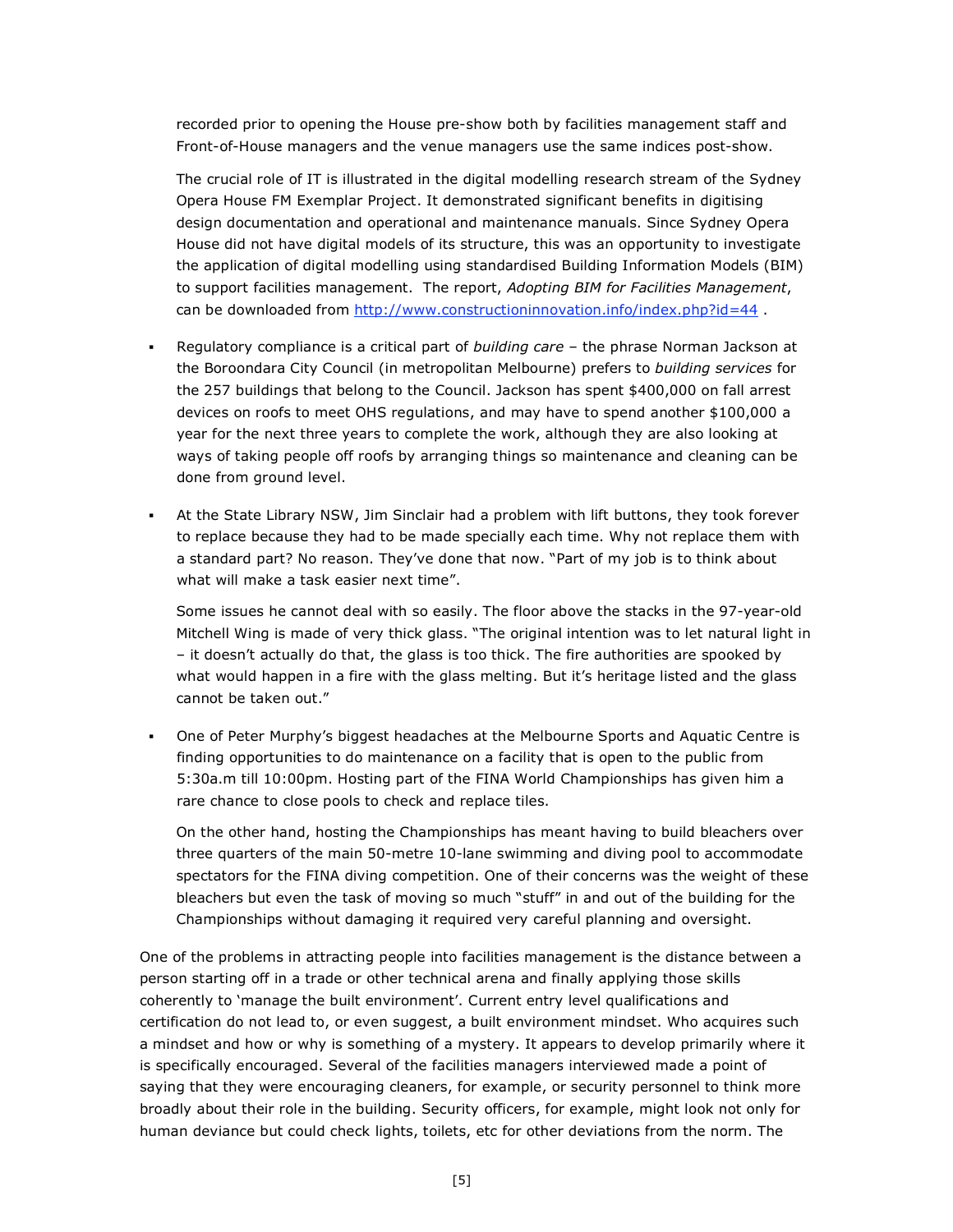idea is for them to see their role as the continuity of a safe environment which puts a whole different complexion on their work. Encouraging this broader view on a wide scale is relatively recent.

Outsourcing exacerbates the problem. A significant portion of building services is delivered by contractors where the duties may be tightly specified which is not conducive to taking a more holistic view of their role in contributing to the ultimate task of managing the built environment. There is an important issue to be addressed in bridging the distance between individuals acquiring the specific skills used in building services and seeing the attractiveness of applying them in the context – almost the moral context – of contributing to a more productive and sustainable built environment

Two further points about the skills required in building services are worth noting here:

- The various facility systems (HVAC, especially) and the integrating building control systems are likely to become increasingly complex over the coming years, not least to make facilities ecologically sustainable. Thus the technicians operating them will need to have high level skills which are regularly up-dated;
- *Everyone* in building services needs to have good communication skills, from the most technical operator to the person changing a light bulb. The person changing a light bulb? "Sure, he wouldn't need interpersonal skills if he talked only to light bulbs all day long. But he actually has to discuss his task with the person sitting under that light." Paul Akhurst, Director Facilities at the Sydney Opera House has spent his seven years at the Opera House breaking down the perception of 'secret engineers' business'. Building services kept out of sight when things were working okay; they were only seen when something stopped working. He insists that they go out and make contact when the air conditioning is humming nicely, as it were.

#### **2.2 space utilisation skills in FM**

There are two aspects to the utilisation of space: (i) designing where people work; and (ii) adjusting the physical conditions under which they work.

Designing the lay-out of where people work has become something a speciality within FM. In rather grandiose, but nonetheless correct, terms it is the skill and science – the craft – of ensuring a workspace contributes positively to organisational performance. It requires an understanding of how each work environment actually operates:

"You have to understand the constraints and concerns of people and combine that with what, for example, the acoustic consultant can and cannot do".

An example was the task faced by one facilities manager in relocating staff who counsel migrants, in this case Sudanese migrants almost all of whom had been seriously traumatised. The building they were to move to had to enhance the counsellors' work and feel welcoming to this special client group. The FM job was fundamentally to translate the two requirements into the design *and* to help staff understand the plans. Few people can look at a plan and really visualise what it will look like when built.

In the facilities management lexicon, the movement and relocation of employees is known as churn. It is formally defined as the total number of employee workplace moves made in a year divided by the number of employees in that facility (and multiplied by 100). FMA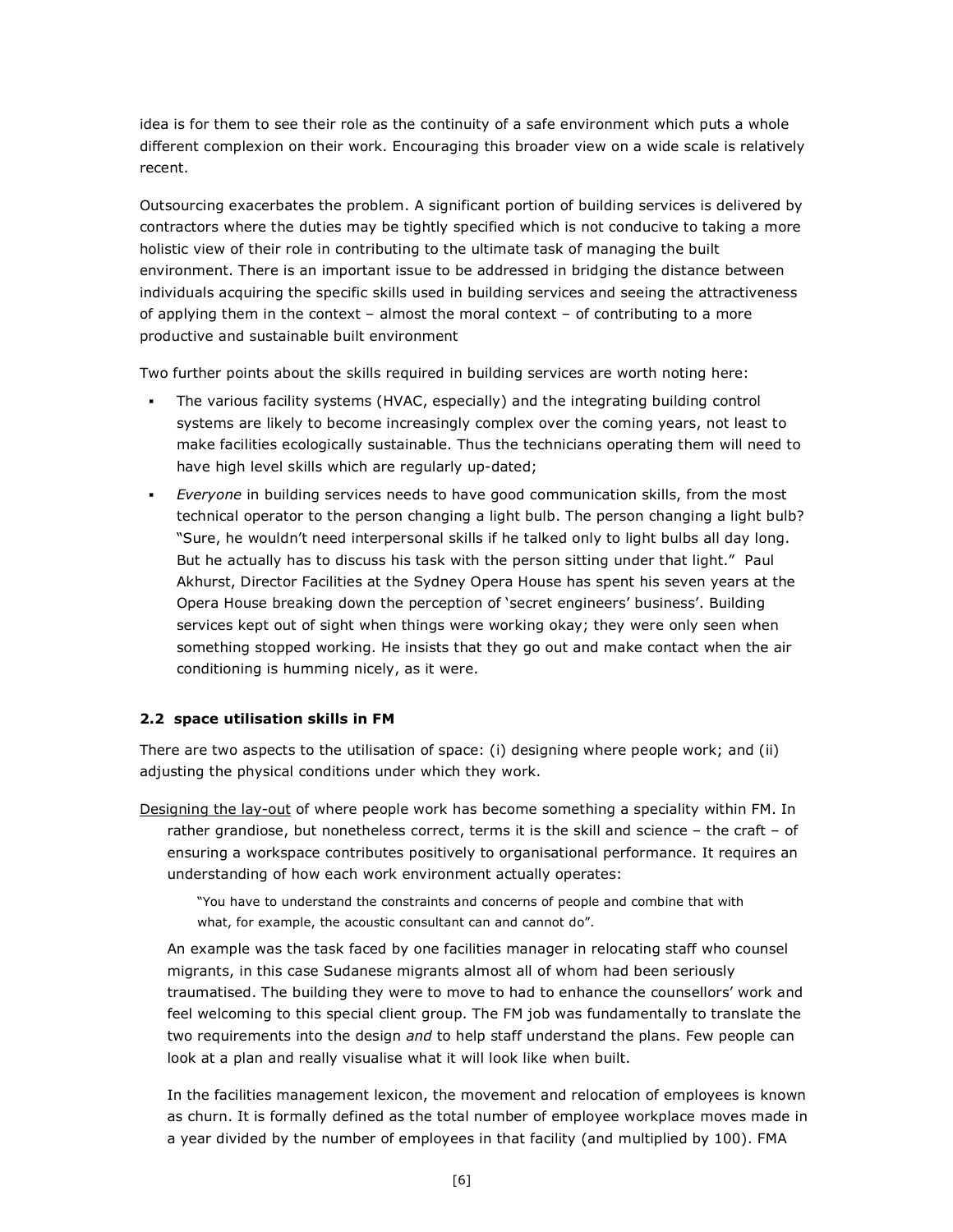Australia and Rider Hunt Terotech produced a research report in 2001 *Office Churn: The Management of Physical Workplace Change* which examined the impact of facility and workspace types on management practices and the rates and costs of churn. The study which covered over 5 million square metres of office space found that 84 percent of respondents had 'experienced churn' within the preceding two years.

The task of space planning and lay-outs can be demanding. Virginia Austin started working for a financial services company when it had 70 employees. Two and half years later it had 700 employees! And through that period they all had to keep being fitted in. That is an extreme example but work spaces tend to shift quite regularly. Project teams are formed and re-formed; businesses restructure. A rule of thumb is that renovations tend to be pulled out every five or six years.

Relocations can be designed purposefully to change an organisation's culture and work practices or, sometimes, the necessity to change locations is taken as an opportunity to change the work culture. Physical changes prime people for other changes; they can serve as a useful catalyst. This has negative possibilities as well as positive ones. Moving offices, even just moving desks, can generate terrible tensions and emotions that sit "on the outer bounds of rationality". One interviewee's client is moving to an office 1 km away from its present site; there have been stop work meetings about it.

The physical conditions under which people work – temperature and lighting in particular – are the bane of facilities management because people have widely different perceptions of what feels too hot, too cool, too dark, too bright. The FM question is how much control over these settings can be ceded to individuals. One person who lectures in the field tells students, only half jokingly, "a trade secret: put lots of dials around the place but do not connect any of them. People will still dial down the temperature and feel better." Although other interviewees were quite offended when this tale was recounted.

One highly regarded facilities manager says that individual control – what is called the 'adaptability' of the built environment – is over-rated and likely to drive real inefficiencies in energy consumption:

"There is a difference between what people need and what they think they need. My view about the adaptability of work spaces is that the quality of working life is an amalgam of so many different things (not just lighting, drafts, temperature, air flow, humidity – but everything else about how that person is feeling about work that day, at that moment). What would a 5% change in any of the physical features of the environments do to productivity? 0.5% improvement at best!! In our homes we live within a wide band of comfort, why should the office be spot on? The other thing about adaptability is that it is expensive and harder to maintain. I question it. I say 'get over it'."

His professional colleagues would likely agree, but that might not stop people from complaining to their facilities manager that they are not happy in their space: that the lights should be turned up; the air-conditioning turned down, and so on.

#### **2.3 facilities management: the profession's managerial and strategic skills**

As pointed out earlier, it is in many ways misleading to carve up the skill sets which keep physical plant functioning well (section 2.1) from those focused on making the environment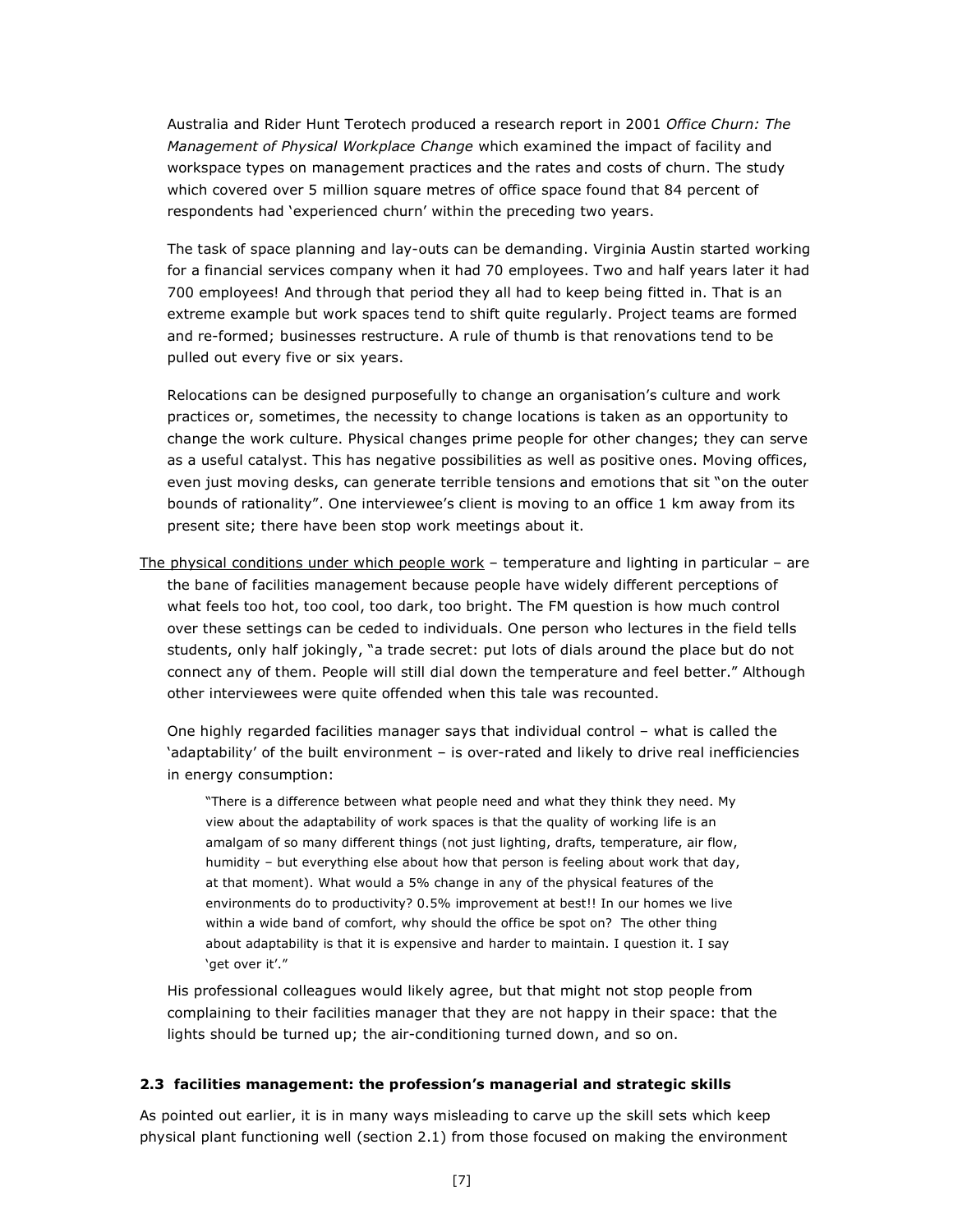comfortable and productive for its human occupants (section 2.2) because they are two sides of the one coin. To make a third distinction – the skills of a professional facilities manager compounds the problem– because all three are integral to facilities management. However, there is this third role and the intent of this section is to highlight the tasks that emerged from the interviews as the bedrock of FM professionals. These are the tasks facilities managers kept coming back to in describing what is special about their work. They are:

- translation of ideas from one stakeholder group to another;
- **integration of services;**
- strategic alignment of facility management with business objectives.

### **translation**

Time and again people pointed to their role in bridging the different perspectives that are needed to effectively manage the built environment. An example given earlier was translating between the way lay-out designers express their ideas and the way people who will work in the new lay out do (or do not) understand them. But it goes across all the different functions: IT specialists trying to talk to operators, building inspectors trying to talk to supervisors, maintenance technicians trying to talk to occupants, architects trying to explain options to a Board, and so on.

Paul Akhurst's process for prioritising the annual disbursement of the Sydney Opera House's \$19 million maintenance budget is an example of effective 'translation' among different groups. What he does is to run a number of workshops with key staff from FM and from the theatre side as well as the portfolios of tourism, food and beverage, etc. The objective is to understand all their business plans, what they are seeking to accomplish and where or how maintenance would help. That way weaknesses in the asset space are identified but through a cooperative frame.

The interpretative function is particularly prominent in one of the facilities manager's prime tasks: procurement and contract management.

"To give consultants and contractors clear direction, you need to be able to speak their language. You must be able to frame what we are trying to achieve so they understand it. Part of that skill, to be frank, is being able to see through bullshit. A more positive view of the task is building good relationships, partnerships with them. Communication is all"

To communicate clearly, to understand where people are coming from, a facilities manager must take into account the politics as well as the policies of the organisation. As one senior executive pointed out, "there is a huge amount of ego in any organisation. As a facilities manager you need to understand the culture and manage the politics. You need to be managing expectations all the way through."

#### integration

Much technical service integration relies on increasingly sophisticated building information modelling and on linking computer programs and systems. There is also the integration referred to earlier of moving people from narrowly specified roles so that they are not just carrying out orders but thinking pro-actively and broadly about how well the facility is working (or not). The example given concerned security guards and cleaners, but the same applies to HVAC, plumbing, etc. The roles would still be trade-based but the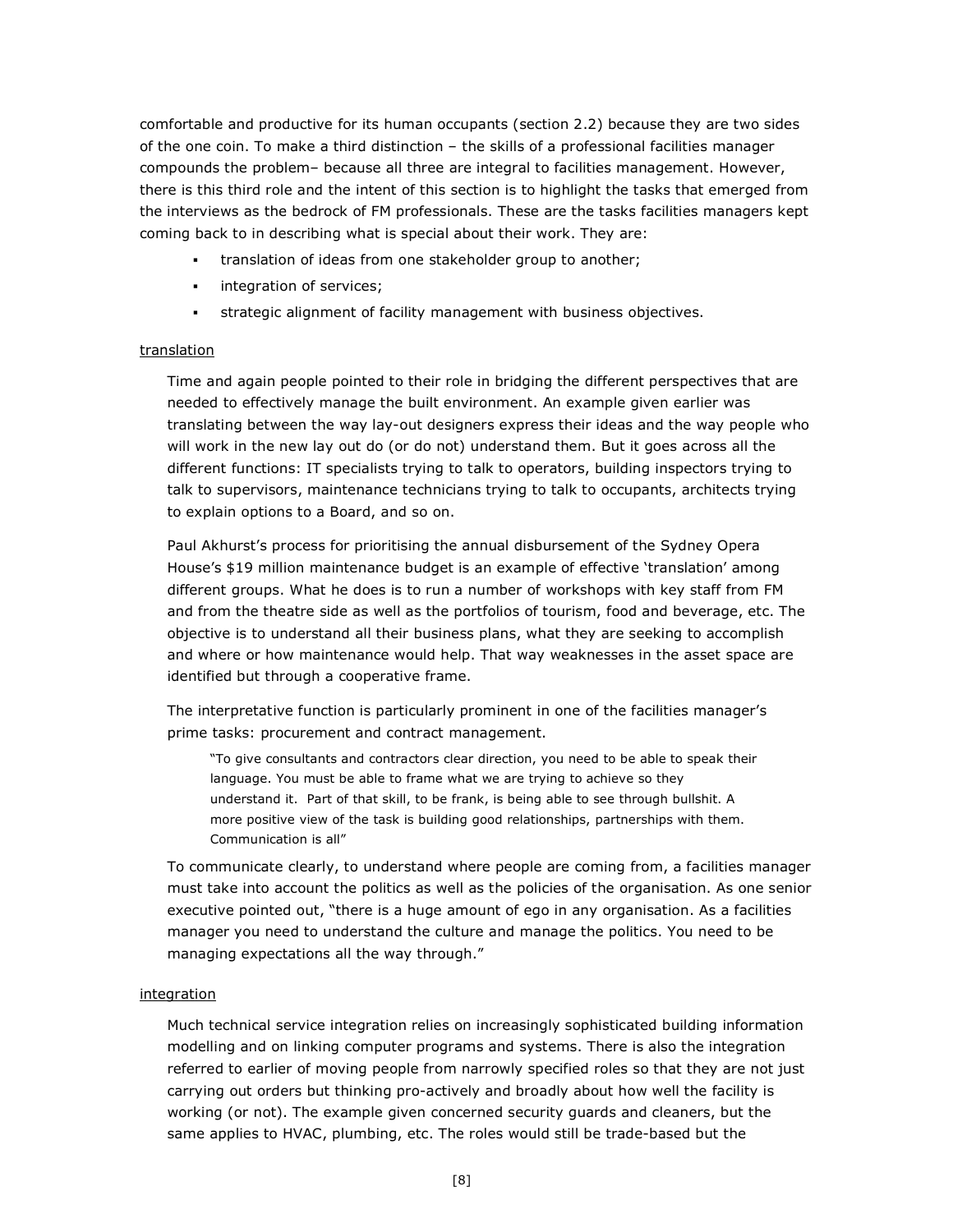individuals concerned would be looking at problems and tasks more holistically. Richard Mayes, Head of Facilities Management Department, Reserve Bank of Australia, summarised the goal:

"I see interdependence in all facets of delivering a working environment that contributes to a sense of well-being among staff, makes a positive contribution to productivity and presents the facilities well to visitors and the public. Getting that to happen depends on the glue we create – the communication – within our department and then between our department and the people using the building, and between our department and our contracted suppliers."

The facilities management role necessarily involves balancing competing pressures. There is a specialist field labelled terotechnology which sets out the whole life cycle costs of a facility allowing one to see and plan for the costs at every stage. It developed in Britain in the 1970s and is used by Rider Hunt Terotech to good effect since its establishment in 1995. However, the term terotechnology has not been widely adopted although, of course, the pursuit of optimum technical and economic cost of a facility over its whole life span is a task shared by every facilities manager.

The drive to minimise the negative impact the built environment has on sustainability may require trade-offs between operating conditions that optimise the indoor ecology and those that optimise sustainability *and* those that meet business objectives. An example: the Victorian Arts Centre wants the doors kept open throughout the day to encourage people to visit the box office or the gift shop or, indeed, just to come in to admire the art and enjoy the building. Besides people, these open doors attract little birds – somewhat altering the ambience as well as the cleaning task. The open doors have implications, too, for the air conditioning system. Understanding trade-offs falls to facilities managers.

#### strategic alignment of facility management with business objectives

One of the hallmarks of facilities management as a profession is its direct role in an organisation's strategic planning. The built environment is a critical factor in the success of many enterprises, although it has not always been seen in those terms. It is well recognised now that hospitals, for example, need to retain their best medical staff; performing arts centres their performers. The facilities and the way those facilities are managed play a significant role in the purchasing decisions those customers make.

The FM Exemplar Project using Sydney Opera House as a case study has, via the CRC for Construction Innovation, published its findings earlier this year in the aptly named report *FM as a Business Enabler \* .* The need for alignment of services, performance criteria and supporting information with an organisation's business goals and objectives was a key finding of the research project. Stephen Ballesty, Rider Hunt Director and CRC-CI project leader, explained further:

The project focused on digital modelling, services procurement and performance benchmarking themes as dimensions of the FM equation, which when integrated, improve FM's ability to support an organisation's objectives. In the report, the research outcomes were aligned within the broader context of Sydney Opera House's total asset management plan in support of their organisation's business enterprise.

 $\overline{a}$ 

downloadable at http://www.constructioninnovation.info/index.php?id=44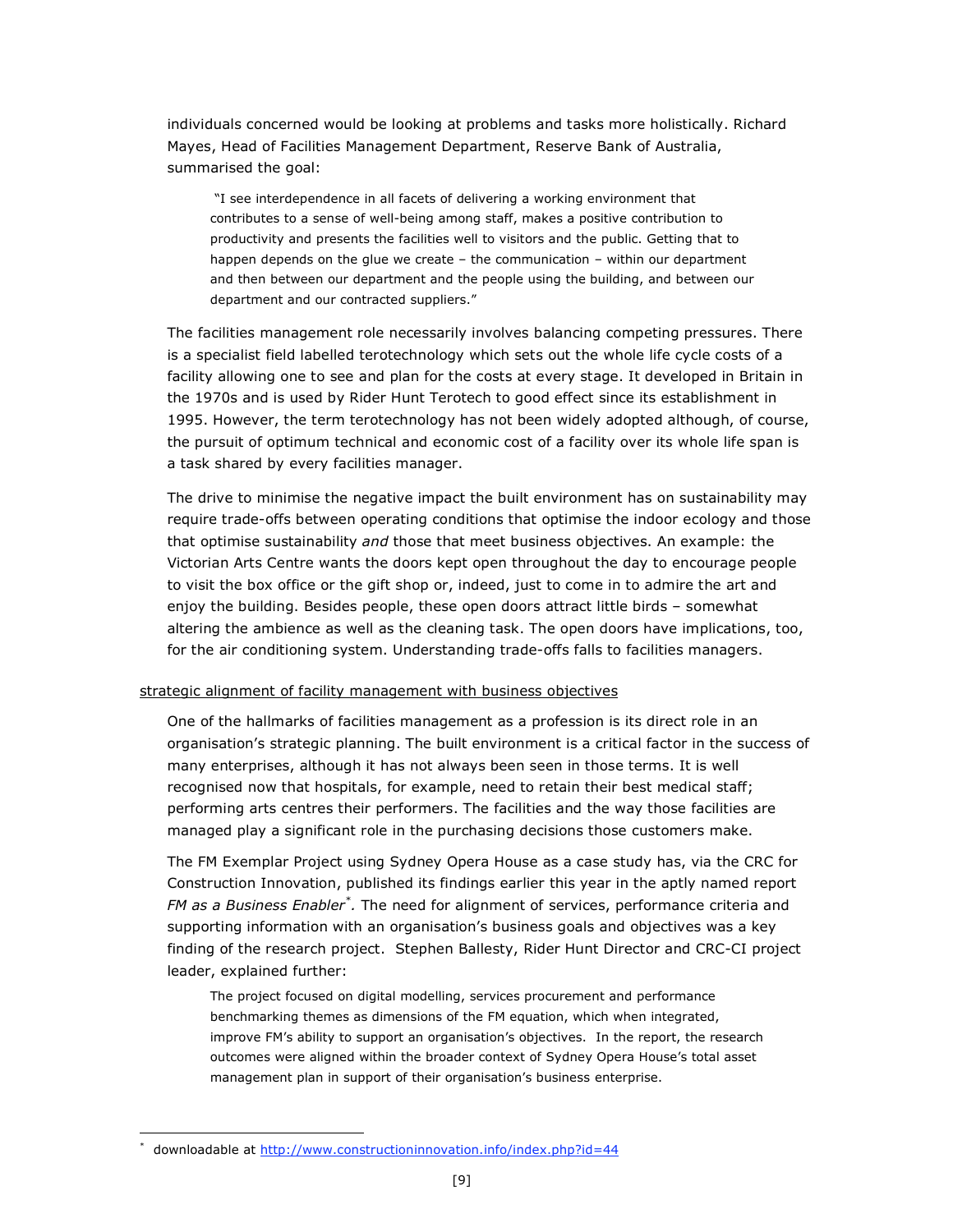The simplest definition of this strategic role is: the facility manager is there to help the business achieve what it wants to achieve. This means that facilities managers should be defining policies that will support the business objectives. Ballesty sums up facilities management as it "all coming down to performance". He described one way a facilities manager might think about how a facility does or does not support the goals of the enterprise or user group. It is to ask three questions of any asset in any location:

> what must it do? what can it do? what should it do?

Sustainability, as several interviewees pointed out, is likely to become an objective enterprises will want (or have to) achieve. Sustainability will need to cascade down organisational culture as Occupational Health and Safety has. As Ballesty pointed out:

"Facility Managers are often cast in the role of problem solver, to get a seat at the table you need to have a solution, and to keep having them and adding value. Otherwise FM risks being seen simplistically as a cost to be minimised."

#### **2.4 greening\* the built environment**

There are two aspects to greening the built environment. One focuses on the effect the facility has on the natural environment: greenhouse gas emissions, waste produced, water and other resources consumed, nearness to public transport, etc. The second concerns the 'greenness' of the indoor environment: air quality, noise, vibration, pollutants, use of natural light, etc – the indoor ecology.

#### reducing impact on the natural environment

 $\overline{a}$ 

The generally accepted view is that most – meaning 90% – of existing commercial buildings in Australia could operate with a far smaller negative impact on the natural environment than they currently do. The Investa Property Group is among the organisations that have been leaders in demonstrating the extent to which improvements can be made. It measured levels in 2002-2003 and aimed to reduce within three years: (i) electricity by 15%; (ii) water by 25%; and (iii) waste to landfill by 50%. They achieved the electricity target in 2005; exceeded the water reduction target in 2005 (28.5% reduction); and achieved the waste recovery target in 2006 – altogether saving 30,000 tonnes of aggregate emissions. Chris Callanan, Senior Facilities Manager at Investa explains:

Ten, twenty years ago buildings were built to deliver a certain level of comfort regardless of energy consumption. But you can tune a building to run so much better: they all have digital controls although you've got to understand what you're doing. Sometimes it is quite simple – not heating and cooling at the same time. The number of times people shift offices and put the photocopier or urn under the temperature sensor is legion – effectively telling the sensor to cool the whole space when the only thing that was too hot was directly underneath it! Just removing those conflicts and then monitoring rigorously eliminates an enormous waste of energy. We check the gas, electricity and water in use at any time. Then we can bring in the building maintenance contractor and ask: 'why is it heating here at night?'

One is loathe to further the strange practice of turning nouns into verbs, but to act 'to green' seems to have become standard usage, and is certainly in common currency among those interviewed.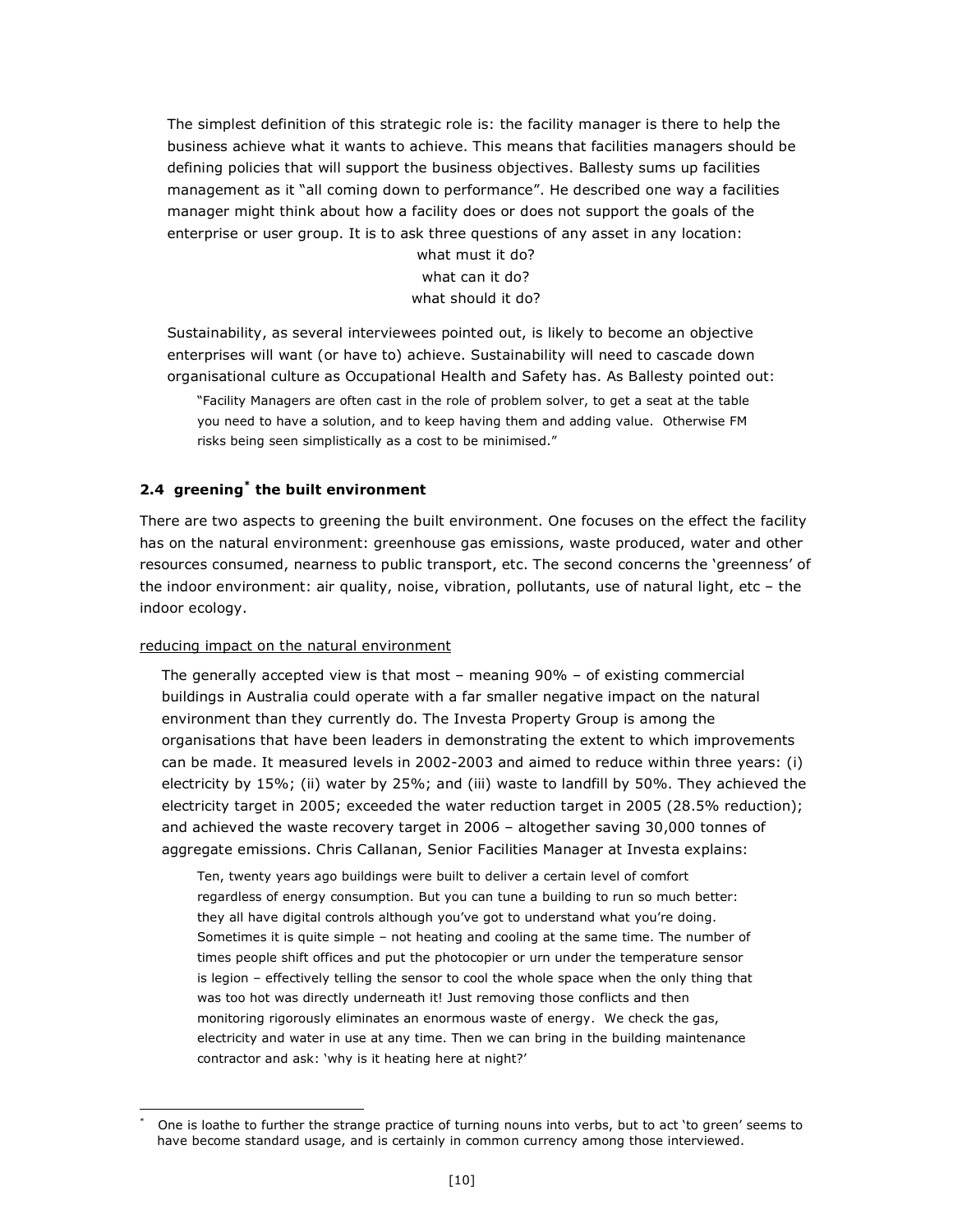The early energy saving initiatives provided some of the largest energy savings as the fine tuning process was simple and at minimal cost with benefits in energy reduction providing very short payback periods. The challenge is to acknowledge that the process does not stop with these easy gains and that constant monitoring and refinement will deliver consistent incremental improvements over the life of a building. We believe there is always improvement to be made and will continue to identify areas where changes can deliver a more efficient building.

Jon McCormick, Managing Director Multiplex Facilities Management, makes a similar point

People seem to think that if a building is well designed it will run well. The underlying assumption that buildings will perform as designed is flawed. The buildings are designed and built by architects and engineers but owners and occupiers allow them to be run by the 'ladder and ute' brigade… And the greener buildings get, the more complex they will be and harder to run well. We will need more skilled people with many more skills.

Not all improvements are inexpensive – not all are cutting out Styrofoam cups and using both sides of a sheet of paper or not printing out emails. Installing grey water and black water systems, for example, is not cheap.

A good example of the way costs can escalate comes from the Victorian Arts Centre. From an environmental point of view it makes a lot of sense to replace the hundreds of incandescent ceiling lights in the Centre's extensive lobbies with dimmable fluorescent lights. Makes sense but not only would the light fittings need to be changed, the entire expanse of copper and gold ceiling would have to be redone because the existing holes are the wrong size for the new fittings.

### improving the indoor ecology

Indoor ecology is the interaction – the two-way interaction – between the occupants of a building and the building itself. Introducing indoor ecology re-balances sustainability from a focus almost wholly on climate change and the sustainability of the planet's resources to a concern also with the individuals within buildings. The objective in understanding and improving indoor ecology is to protect the health and enhance the productivity of a facility's human occupants.

There was a period when that objective was more or less lost from view. The response to the energy crisis of 1974 was to build 'tight' buildings – to seal them up to save energy. By the 1980s it was recognised that the lack of ventilation, constantly recycling the same air through the building, was making people sick. The pendulum has swung and there is a growing research base on how to design and operate buildings not only to ensure the occupants have their health but also to enhance their performance within the space. To this end two complementary approaches are being used:

(i) obtaining measurements of the parameters which might affect health and productivity – for example the presence and nature of volatiles in the air; variation in temperature or noise levels:

The goal here is to find *quantitative* relationships that would allow one to say 'due to this or that aspect of the physical or toxicological environment, the increase (or decrease) of well-being and productivity is likely to be X%'. I asked Vyt Garnys, who is an expert in this type of work (as MD of CETEC and chair of FMA Australia's Indoor Ecology Special Interest Group), whether it was realistic to think one could pinpoint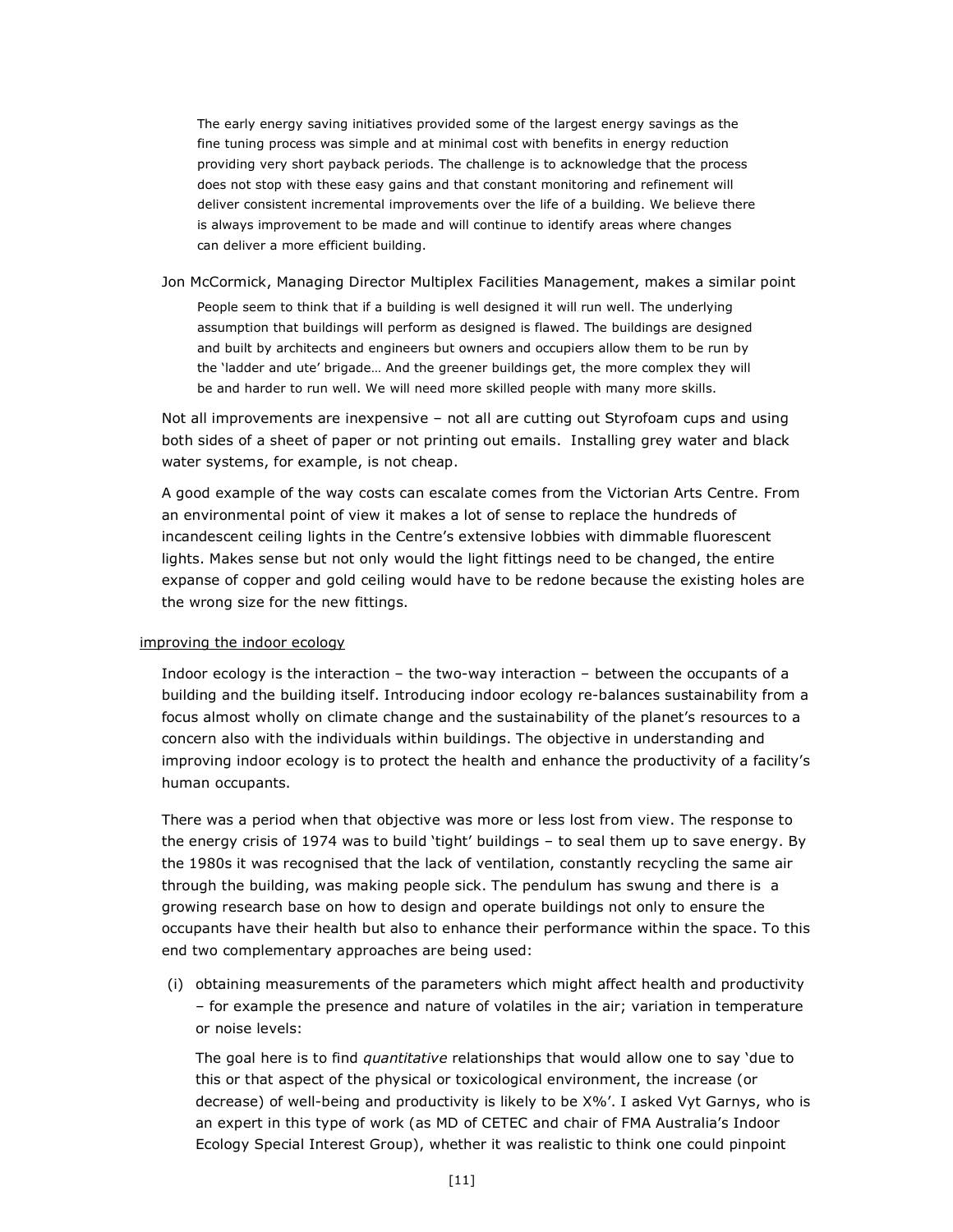causal factors to that degree of accuracy. His answer: "don't ask whether it is realistic, ask rather if it is worth trying to do because it will sharpen all our thinking if we address issues of productivity and well-being in this very disciplined way";

(ii) talking to, and recording, occupants' perceptions of comfort or discomfort in a particular building, or part of a building:

Garnys argues that facilities managers should stop thinking of complaints as one-offs to be answered and then forgotten. Rather they should be entered onto an ecology log and the person thoroughly questioned about the complaint with an honest view towards gaining a better understanding of how and why the indoor ecology wasn't working for that person. Trends and patterns should emerge. A number of consultants have developed and tested questionnaires that let occupants assess the way their building impinges on their productivity and well-being. In one case at least this kind of questionnaire has been used effectively in a before-and-after assessment of a building re-fit.

Deakin University's Built Environment Research Group (BERG) has a research focus on human well being and the built environment. One project MABEL is undertaking evaluations of Australian buildings with a view to understanding the relationships between people and facilities (www.mabel.com.au). The CRC for Construction Innovation has recently completed research on the air-conditioning of commercial buildings. They found that many heating, ventilating and air conditioning (HVAC) systems installed in larger buildings have more capacity than is ever required to keep its occupants comfortable. Such "oversized" HVAC systems can have negative effects on the environment, on occupant comfort, as well as on the economic outcomes for the building.

One powerful driver for greening the built environment is the availability of an array of rating tools that evaluate a building's environmental impact in transparent and consistent ways. There are several of these – including ABGR, Basix, Green Globe 21, Green Star and NABERS in Australia and prominently BREAM in the UK and LEED in the USA – each performing somewhat different functions. The Green Star rating system developed by the Green Building Council of Australia seems to be becoming the common choice locally. However, there is no agreed standard\* .

Green Star is actually a suite of tools, each tool designed for a particular building type at a particular stage in its life cycle. There are, for example, Green Star tools for 'Office Design',' 'Office as Built', and 'Office Interior'. Tools for rating 'Office Existing Building' and for 'Shopping Centre Design' are currently being piloted. Green Star documents specify in (almost excruciating) detail the criteria and rational for awarding the points that accumulate into a Green Star rating. If a building achieves fewer than four stars, it is deemed to not be green. Two examples of point allocations from 'Office as Built':

in commissioning a building:

one point is awarded where evidence is provided demonstrating a client commitment to a firm 12-month commissioning building tuning period after handover. This requires minimum quarterly

The Property Council of Australia's recent publications "The Sustainability Tools Pathway" and "a Guide to Office Building Quality", while encouraging the adoption of green principles, make no specific endorsement of rating tools.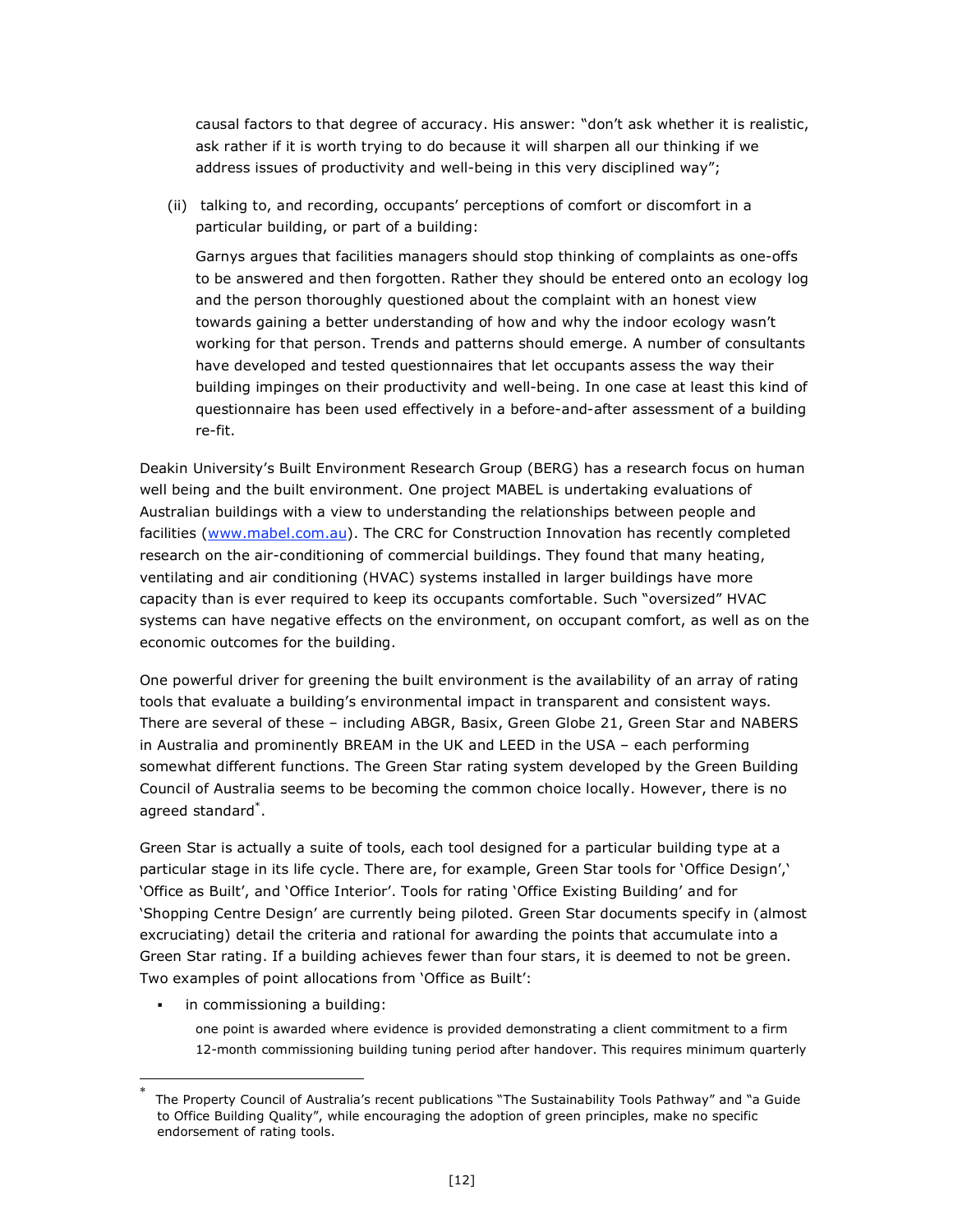reviews and a final recommissioning after 12 months. The aim of this credit is to encourage and recognise improved energy efficiency and comfort within the building in all seasons due to adequate commissioning;

• on parking spaces

one point is awarded where it can be demonstrated that 25% of the total parking spaces on the site are sized and labelled for small cars. The aim of this credit is to encourage and recognise building design that supports the use of smaller more fuel efficient vehicles for work commuting.

Green Star is well supported by the Green Building Council of Australia including training in the use of the tools and for assessors.

An immense amount of material aimed at helping people understand and act to green the built environment is available. A few that are particularly useful are listed in the box below.



# **3. DEVELOPING THE SKILLS REQUIRED IN FACILITIES MANAGMENT**

An ideal skills framework for the facilities management industry could be imagined as a three dimensional climbing frame – almost like a children's playground jungle gym – each bar a skill development program. Now imagine people approaching this FM Skill Scaffold, as the thing might be labelled. They're coming to it from different directions: some from school; some from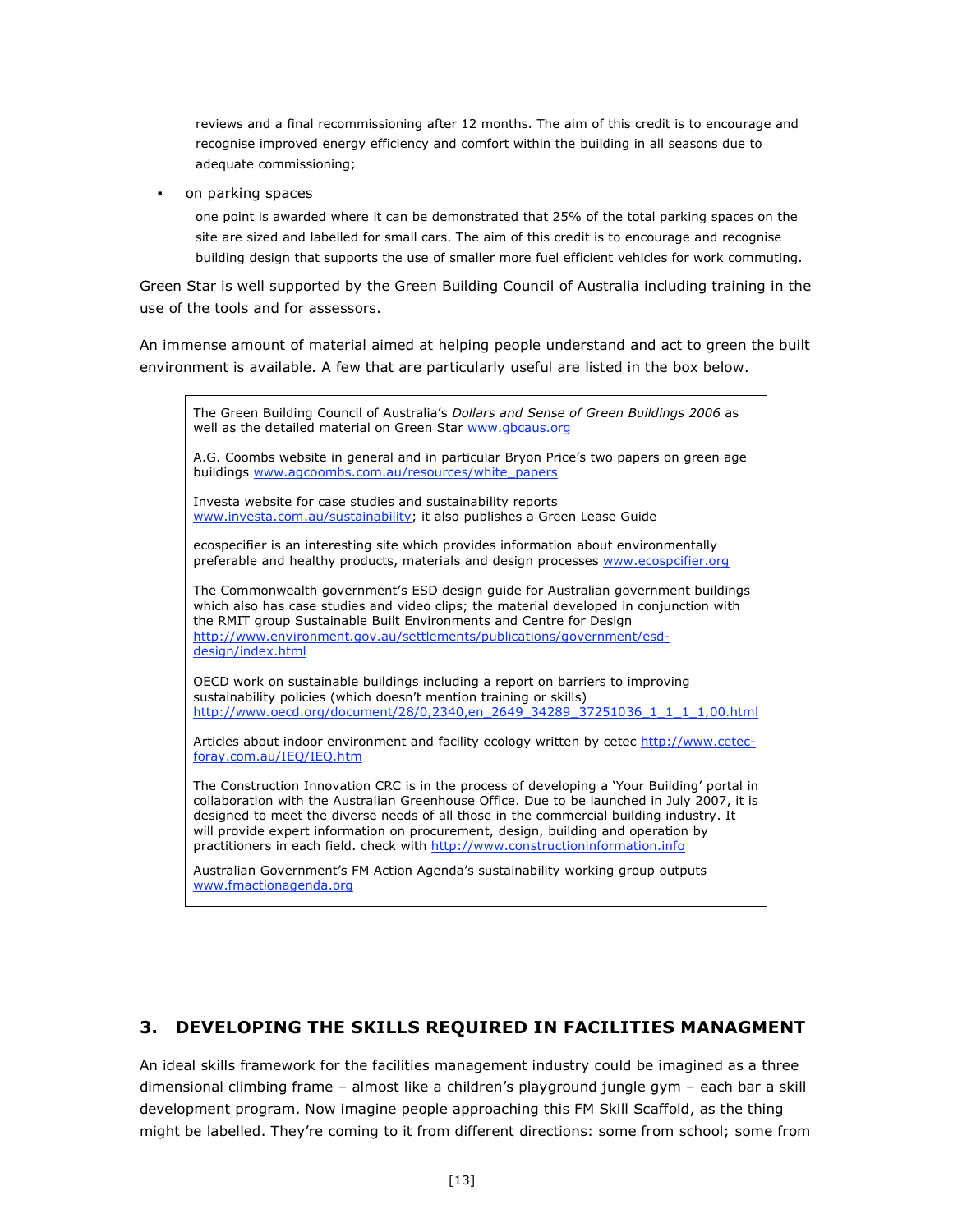university or TAFE; some from their jobs in the building/construction industry; some from office work; some are architects, others lawyers or accountants, contract managers; many already work in the FM field. Since they have different experience and needs they would move onto the scaffold at different points – some higher, some lower; some from behind, some from the side, some in front – in search of particular skills.

That picture would be the ideal. As things stand, however, the frame is fairly bare. There are not that many programs for the climbers to access. Those that are available or under consideration are discussed in this section. Identifying would-be climbers and alerting them to the existence of the frame is an important issue which is reflected in some of the discussion.

It should be noted at the start that there are skill shortages throughout the FM industry:

- at the trades level the shortages are an Australia-wide problem not specific to the FM industry;
- in terms of people with specific FM skills: because there have been few formal programs for acquiring such skills, most people have learned most of their skill on the job. People are 'transitioned' into FM from within their organisation and so supply has kept up with demand because there has been an internal and somewhat compliant labour market to draw on. As the FM industry continues to consolidate its identity and enhance its visibility, there will be increased demand for FM specialists and hence pressure to create more efficient and professional pathways to skill;
- the skills that are (and the emerging ones that will be) required in greening the built environment are scarce both nationally and internationally; this is likely to be a global high-skill labour market.

# **3.1 FM skill development opportunities for school students**

There are currently no programs that would introduce senior secondary school students to the world of facilities management. The Property Operations and Management Training Package (formerly Property Operations Development Sector, PODS) which defines (some) FM competencies might, in principle, be tailored for a VET-in-schools program, but the Training Package itself is recent and not well established within TAFE (see section 3.2).

One example of a school which might be interested in developing a pre-apprenticeship program in facilities management is the Vocational College (also referred to as a Technical Education Centre) for Year 10-12 students set up within the precincts of Holmesglen Institute of TAFE – a TAFE with a distinct entrepreneurial bent. Funded by the Victorian government, the College opened this year with 155 students who had been disenchanted with their previous schools. The idea is to provide a TAFE environment *and* pastoral care. John Thomson, who is Manager Security and Property Services at Holmesglen (and who sits on FMA Australia's Education and Training Committee), is keen to develop a program that would introduce students to basic plumbing, basic electrical and similar building skills within a framework that points them towards facilities management, so they may learn about managing small projects as well as doing building inspections. There is some concern within the Institute as to whether such a course would appeal to 15- to 17-year olds – people in this age bracket currently have no understanding of what FM is.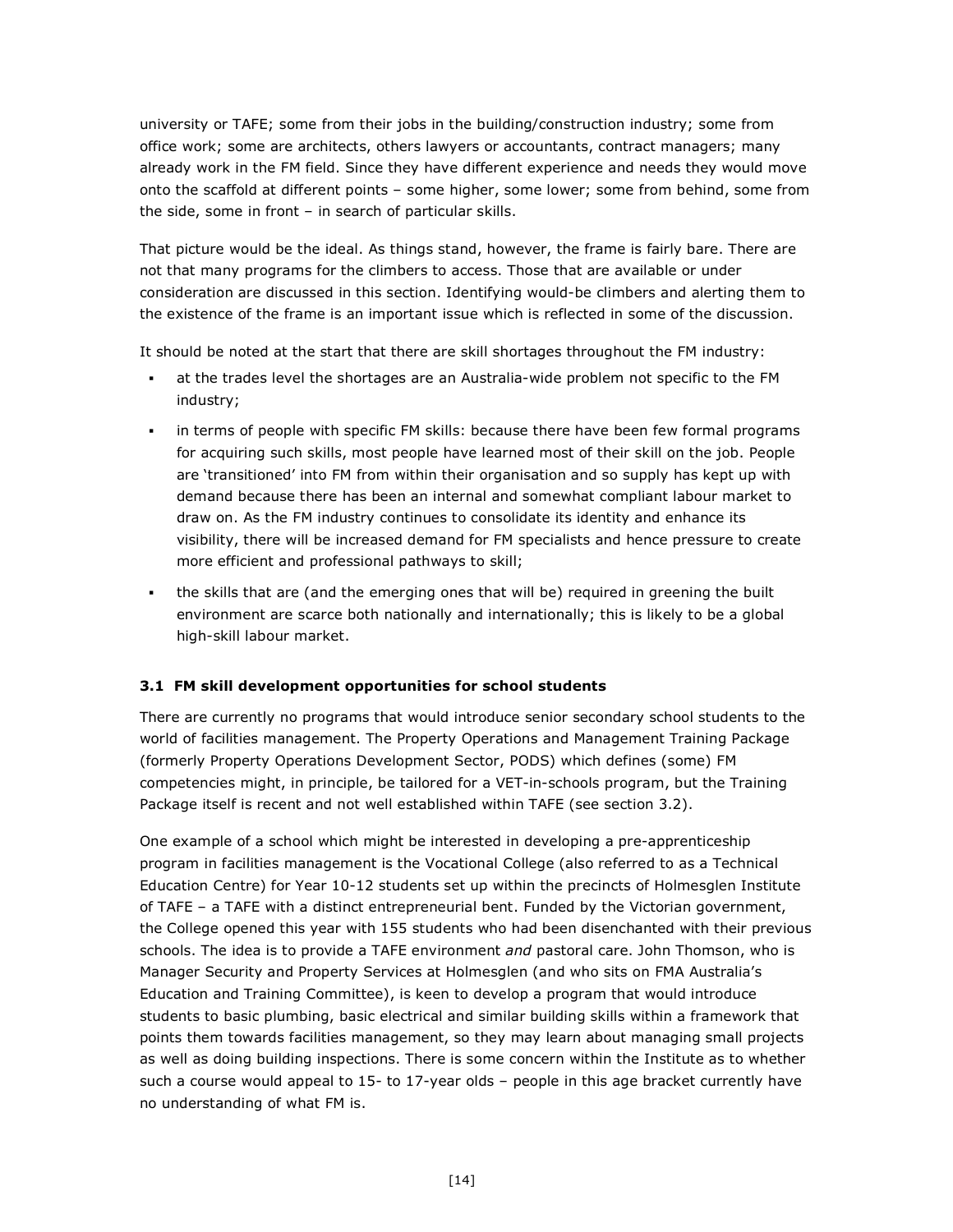What about introducing the fundamental ideas inherent in 'managing the built environment' and 'greening the built environment' through interesting materials and activities – for example, students carrying out real building inspections? Norman Jackson, currently Team Leader Building Strategy for Boroondara City Council, who first suggested a building inspection activity and even offered to help devise one, later remembered his time as a teacher and pointed out that schools are inundated with such worthwhile material:

"Every imaginable industry has produced expensive materials. Kits are launched with much fanfare and everyone says 'great', but 13 other kits will arrive at school the same week. Teachers are interested in materials that will help them get through the syllabus or curriculum. If the material doesn't contribute to that – or the teachers don't see it as contributing – it won't be used."

Nonetheless, Jackson went on to muse about the attractiveness of an inspection exercise and the associated knowledge and discussions that could be fostered, including the interesting and rewarding careers in facilities management.

The Sustainable Schools Initiative may be a promising avenue for developing practical sustainability skills and strong ecological values. The initiative began in New South Wales and very soon afterwards in Victoria where a joint pilot was conducted in 2002-2003. Queensland followed and there is now a version in each state and territory. All receive funding from the Commonwealth Department of Environment and Water resources and are known nationally as AuSSI (Australian Sustainable Schools Initiative) The web site for the Queensland program, known as QESSI (Queensland Environmentally Sustainable Schools Initiative) points out:

QESSI is not another program or product in a market place that is saturated with resources that focus on environmental education for a sustainable future for schools. What QESSI is aiming to do is build the capacity of existing service providers to achieve their goals. QESSI is the integration of existing environmental education for sustainability programs for schools into a holistic process with measurable environmental, economic, social and educational outcomes. http://education.qld.gov.au/schools/environment/outdoor/aboutqessi.html

The Queensland program is outcomes focused and pragmatic as is the South Australian program where students have an opportunity to discuss their findings with their Minister twice a year. South Australia also has a dynamic form of 'succession planning' whereby past students mentor current ones. Syd Smith, who has been involved in a number of these programs, noted that NSW and Victoria have been very successful for over four years in combining their curriculum priorities with their administrative and management initiatives which support sustainable practices.

Whether an explicit link is, can or should be made between Sustainable Schools programs and careers in FM – FM in its broadest sense – is a question that lies ahead. The answer will depend on how motivating and attractive the necessarily arduous pathways to high level 'greening the built environment' – and maintaining it as green – skill development can be made. Trying to direct school leavers (or disengaged school students) towards green work in facilities management will require thorough research. Who should be encouraged down this path? What will they learn? How? For whose benefit?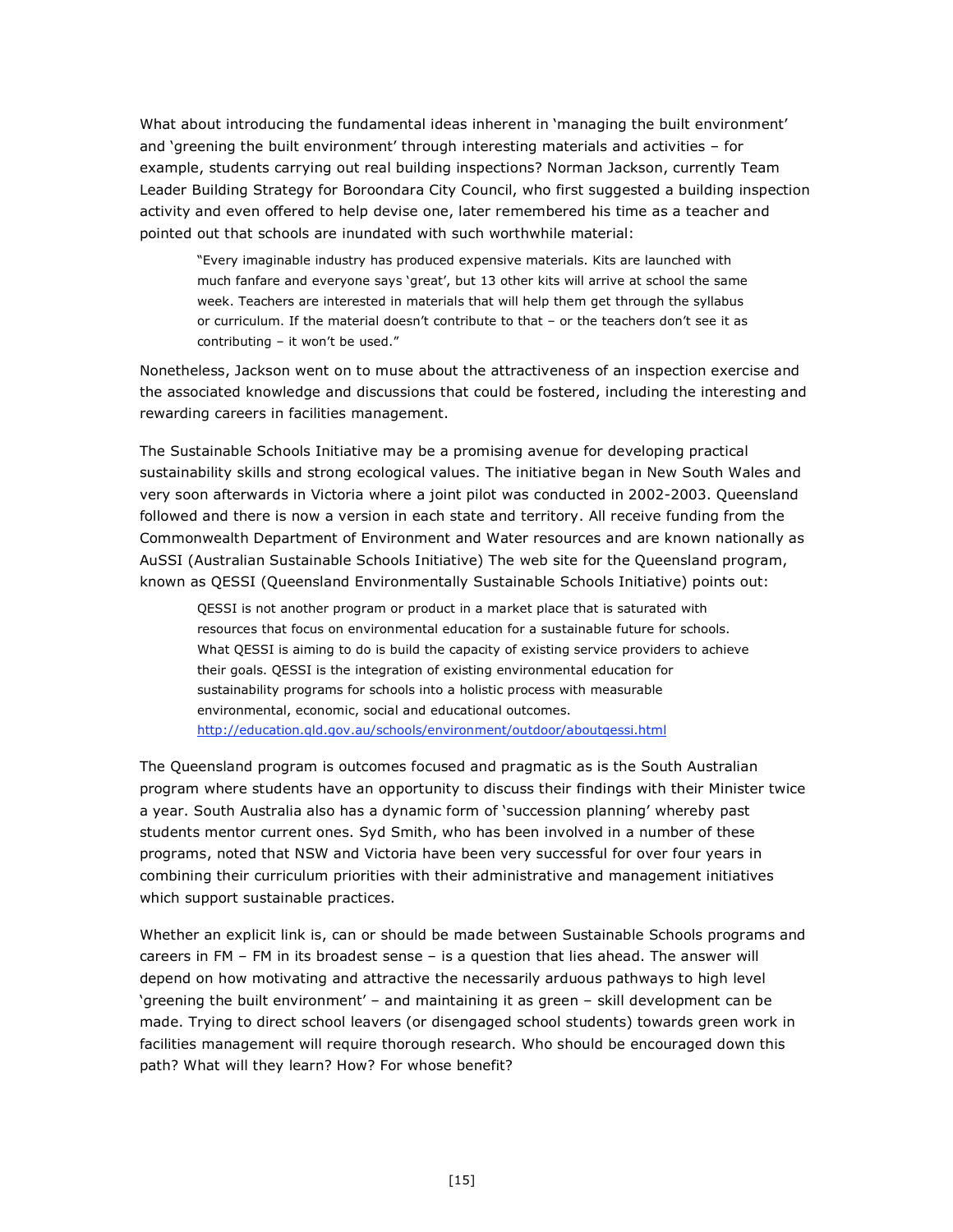# **3.2 FM skill development opportunities in the VET sector**

The new Property Operations and Management Training Package contains two qualifications (complete with competency standards and assessment guidelines) that are specifically titled Facility Management Certificates: a Diploma (a Certificate V) and an Advanced Diploma (a Certificate VI). The fact that the Training Package is there and endorsed, however, does not mean that it is being used by Registered Training Organisations (RTOs).

At this time, the only TAFE Institute offering an FM qualification from the Training Package is Gold Coast Institute of TAFE which offers a Certificate IV. It has tailored the program specifically for body corporate management – keenly needed in the real estate environment of southeast Queensland – by selectively choosing FM competencies.

Sydney Institute of TAFE has developed Certificates III and IV in Property (Operations) for TAFE New South Wales but neither has been picked up by any TAFE Institute in the state. The lack of response, according to Bernie Galletti, Manager Property Services Programs at the Sydney Institute (and a member of FMA Australia's Education and Training Committee) is the perception that there is no demand for FM courses. Galletti believes the basic infrastructure to deliver the competencies is available, including experienced teachers, and that what is required is better marketing and support from the FM industry.

John Thomson at Holmesglen Institute of TAFE would like to see a Facilities Coordinator Certificate III program delivered by TAFE. His dream is for the FM industry to have a Certificate IV followed by a two-year cadetship. He believes cadetships are key to opening the student market as well as providing an incentive to employers. There is certainly an issue in the almost total lack of visibility of FM, as FM, in the VET sector. Even the Construction and Property Services Skills Council, the body charged with responsibility for skills development in the industry fails to list Facilities Manager in their list of 170 careers in the property services field [www.cpsisc.com.au/career/porpertycareers3]

Two private RTOs deliver targeted Facilities Management training:

UNE Partnerships is an RTO within the University of New England. It offers a Facilities Management Certificate designed for supervisors, or potential supervisors, working within a Facilities Management Department and a Diploma, also designed for people already working in a leadership position in facilities management. The competency-based courses were first written in 2002 for Honeywell by the Arthur Group\* and are based on the original FMA Australia competencies. Neither course is accredited within the AQF (Australian Qualifications Framework). The Certificate course makes no mention of sustainability; the Diploma course makes a general statement that it 'tackles the legal, environmental, business and strategic planning skills required to achieve organisational objectives'.

Both the Certificate and the Diploma are completed by correspondence although UNE Partnerships also delivers in-house FM training for corporate groups. Both courses appear to be popular: some 100 students are currently enrolled in the 12-month programs. The main driver of enrolments is the web (both UNE Partnerships own site and the listing on FMA Australia's website) and employer/corporate students. Word of

 $\overline{a}$ the Arthur Group is John Arthur and Sandra Scheetz who are the academic directors of the UNE Partnerships FM program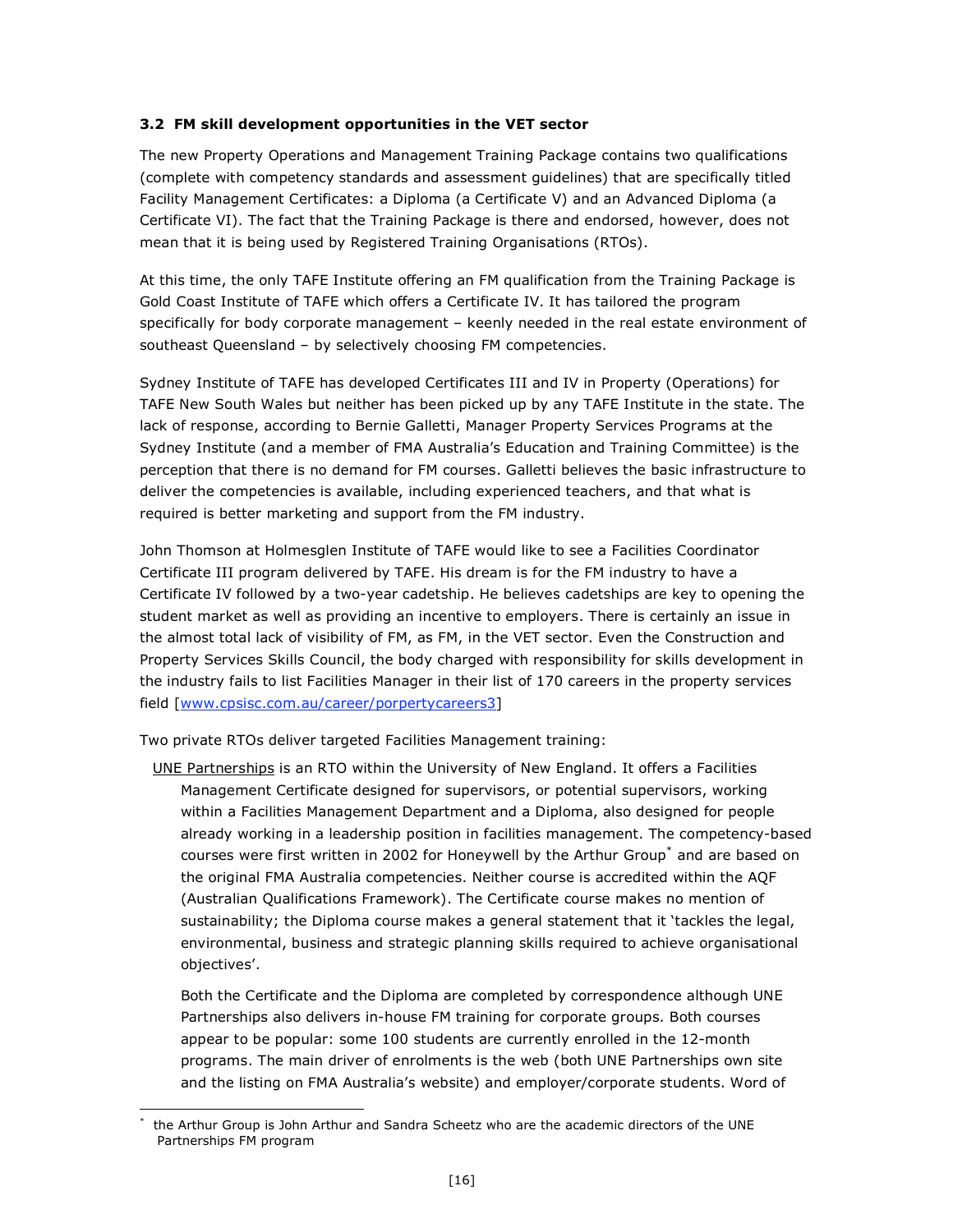mouth also helps attract students to the program. The cost of the Certificate course is \$2,420; the Diploma \$3,025.

fmedge has taken the bare bones of the Property Operations and Management Training Package and developed learning and assessment tasks and the relevant resources to deliver a Diploma of Property, Asset and Facilities Management. Martin Leitch, Director of fmedge (and a member of both FMA Australia's Education and Training Committee and the industry's Action Agenda Education and Training Working Group) said fmedge's original business plan was to deliver the program as competency-based training modules in one-day workshops in Sydney, Melbourne and Brisbane. They found it impossible, however, to get people wanting to do the same module in the same city on the same day. They are now delivering the program on-line.

The program has been designed for people who are already in the workforce (but not in FM) and has been attracting individuals in supervisory and lower level management positions. The program costs \$5,600. Leitch believes that FM training at the lower Certificate III and IV levels is best left to TAFE Institutes, although he points out fmedge would be willing to sell their Diploma level program – their intellectual property – to any interested TAFE. fmedge runs a similar Diploma program in Singapore.

It is a little surprising that the public VET sector seems to have not grasped the dynamism of FM so apparent to its practitioners. And disappointing, because the foundation for much work in FM comes from the kind of Certificate III and IV courses which are the special province of TAFEs – not only in the trades, but in office administration, contracting, risk management, information technology etc. It suggests Thomson may be right when he says the time is ripe to establish dedicated FM units which could bring together and make visible the possibilities and attractions of a career in FM.

# **3.3 FM skill development opportunities in the university sector**

Three universities have an involvement with FM: Deakin University, Macquarie University and Bond University:

Deakin is the only Australian university currently offering an undergraduate Facilities Management program badged as FM. The three year course leading to a Bachelor of Facilities Management degree was introduced this year but the course is not actually available for direct entry. Rather, it is an early exit option from the new 5-year combined degree in Infrastructure Logistics (a combination of facilities management and construction management). Craig Langston, who holds the inaugural chair in Construction Management at Deakin, originally wanted a straight 3-year FM degree but the university refused on the grounds that it wouldn't attract school leavers\*. No other university was interested either, at least no one responded to the letter sent to every Australian university by FM Action Agenda soliciting Expressions of Interest in such a course.

There are 20 Commonwealth supported (HECS) places for students in the first year of the combined degree; a quota that was easily filled. Thirty students from Construction

Deakin University has established an FM major in both its Bachelor of Management and Bachelor of Commerce degrees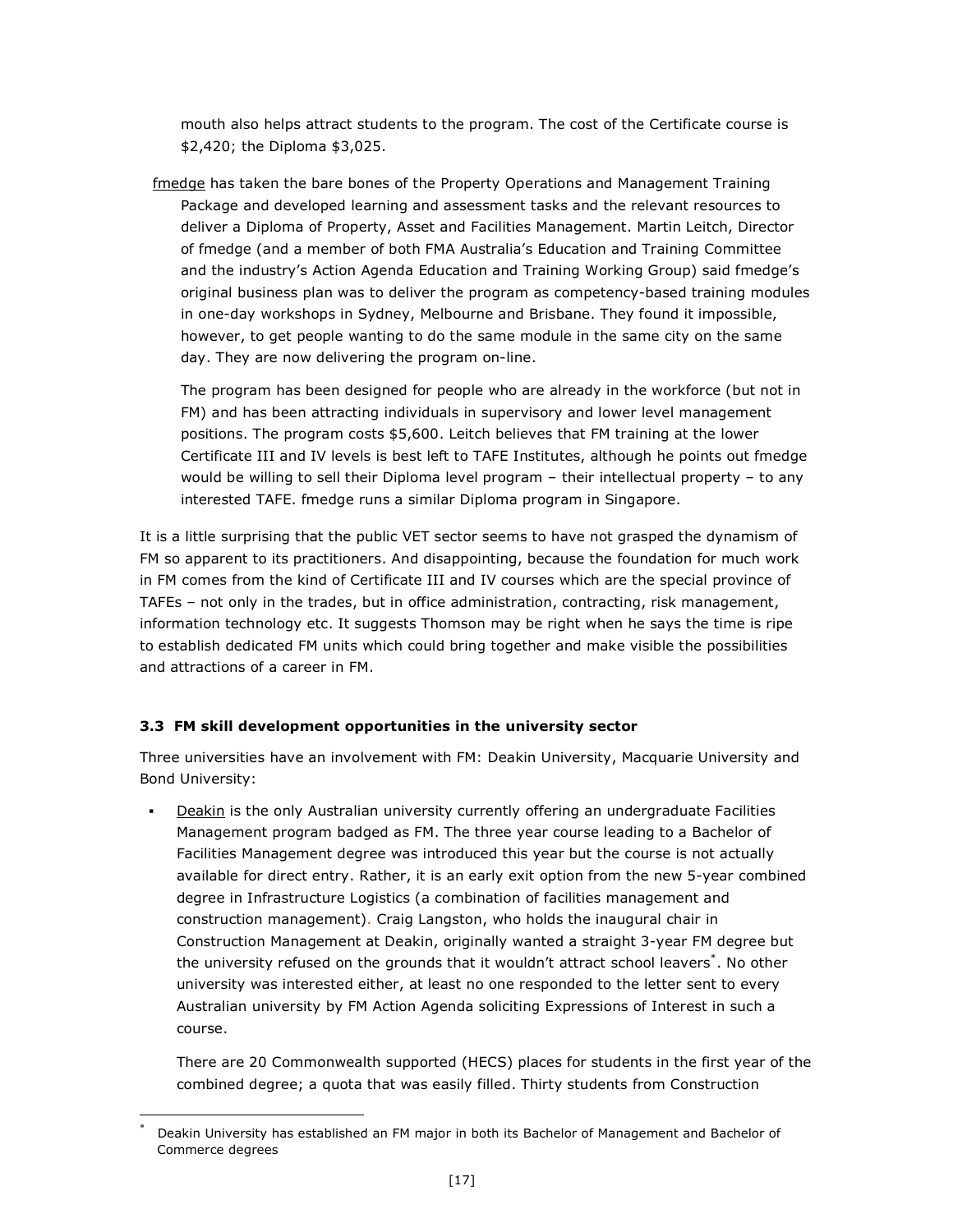Management transferred into the second year of the combined degree. Eleven former graduates from Construction Management have come back to do the third year. The degree is available to graduates from a number of disciplines, including business studies. As with the current 11, they would enter directly into what is designated third year in the combined degree and exit with a Bachelor of FM degree nine months later.

As it turns out, having FM as part of a combined degree has real advantages even though, as Langston says, it was Plan B. It means the students get full exposure to the project management units of the construction management degree – project management being an important aspect of much facilities management work. The intention is that students in the final (fifth) year will undertake honours level research in a workplace with their research based on the interests or problems of the host enterprise. The workplace can be in Australia or overseas as modern technologies mean the student can be supervised at any location by Deakin staff. The fact that it is a combined degree meant the ENTER cut-off score was high: 78 where the norm for construction management is lower. Thus far even the students most interested in a facilities management career intend to stay for the full five years of the combined degree.

The program is offered in the School of Architecture and Building and is run at Deakin's Geelong Waterfront campus. Langston would like to see the FM degree available to more students, perhaps through on-line delivery. He believes the work placements envisioned for his fifth year students would help attract school leavers to careers in FM.

- Macquarie University's International College of Management in Manly offers an undergraduate degree in Property Services Management which is included in FMA Australia's list of tertiary education FM courses. It is geared to commercial property management and rests firmly within Business Administration. The 3-year degree focuses on principles of valuation, commercial valuation techniques, land and property law, property development controls, and similar. It does list facilities management as a career option, but Tim Maillet, Regional Recruitment Manager, was insistent that it is not only a facilities management program. Interestingly, students in the second year have a ninemonth industry placement. The program was introduced last year. There are 14 second year students and 18 first year students in a mix of HECS and Domestic Fee-Paying places. All but one of the students are school leavers. When asked why the program was located at Manly and not at the main campus in Ryde, Maillet said it was a more professionally-oriented campus, "the students all wear suits".
- Both Bond University and Holmesglen Institute of TAFE are planning to launch undergraduate majors in FM in late 2007 and 2009 respectively.

Quite a number of universities offer Graduate Certificates, Graduate Diplomas and Masters degrees that are badged Facilities Management. FMA Australia maintains a reasonably up-todate guide on its web site as to what is available  $[www.fma.com.au]$ . The listed universities include Curtin University, RMIT, QUT, University of Canberra, University of Melbourne, University of Newcastle, University of NSW, University of South Australia, University of Sydney, and UTS.

There is little consistency as to where these post-graduate courses are located within the university: sometimes the courses are linked to architecture; sometimes to engineering and/or the built environment. In only one case is it linked to a Faculty of Economics and Business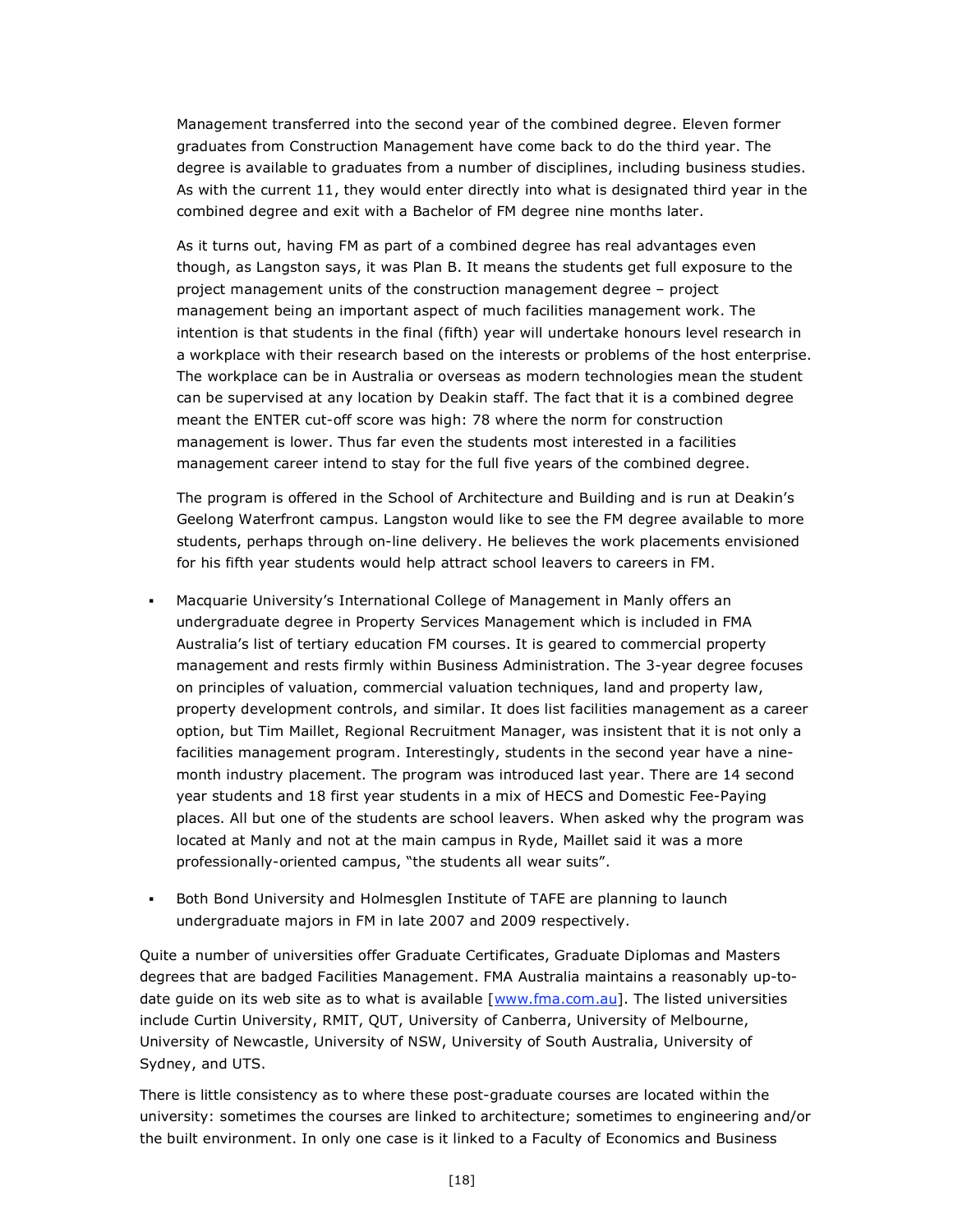(University of Sydney) although the FM Action Agenda envisions a Bachelor of Business (FM) degree as the basic Facilities Management degree.

Peter Scuderi at the CRC for Construction Innovation made the interesting observation that a consequence of there being such limited university commitment to FM is the difficulty they, and presumably others, face in finding researchers.

## **3.4 skill development for greening the built environment\***

The skills required for a building or building complex to operate in an environmentally sustainable way range from inculcating simple habits (e.g., using the least amount of paper and recycling what is used) to the technical sophistication of tuning the HVAC system to minimise energy consumption (while at the same time ensuring the indoor environment is a healthy and productive one). Across such a range, the avenues for skill development are necessarily diverse.

Maria Atkinson, Head of Global Sustainability for Lend Lease, has been showing Al Gore's film *An Inconvenient Truth* to Lend Lease businesses around the world:

"My role is to change the culture. There is no kit guaranteed to deliver that. The film is one way to start people on a change journey. But we know that cultural change is costly and painful. Sustainability is interpreted as sacrifice. Playing on the fringes of sustainability, however, isn't acceptable. This is not about a few short-lived initiatives. I insist: 'you have to change what you think and what you do'."

She recognises that you also have to give people access to good learning and opportunities to change.

The technical end of the skill spectrum will require equally profound change:

Traditional building services maintenance has been all about system reliability and performance. Maintenance practices that are driven by the need to maintain energy efficiency are different … Energy efficient maintenance is founded on an understanding of how air conditioning systems consume energy and where the risks to energy efficiency lie. This level of sophistication is not common in the building services maintenance industry and will take some time to develop. [Price, undated]

FMA Australia is tackling skill development for greening the built environment in several ways.

- The Special Interest Group on Indoor Ecology, chaired by Vyt Garnys, is considering how to up-skill people who run buildings, reinforcing what they know but putting it in a new context. A web portal is being trialled to serve as an information hub about the developing field of indoor ecology;
- The Building Services Special Interest Group also aims to help people operate their facilities more sustainably. To that end they organise expert presentations and site visits. It is worth noting that the expert session on water conservation in buildings attracted

It should be noted that there was no systematic search for programs that developed skills for greening the built environment. The programs described in this section are ones suggested by interviewees. Most likely every university and TAFE teaches something about the sustainability of the built environment somewhere (for example, Monash's extra-curricular Green Steps program), and there may well be organisations beyond those mentioned here with some educational remit about the sustainability of the built environment.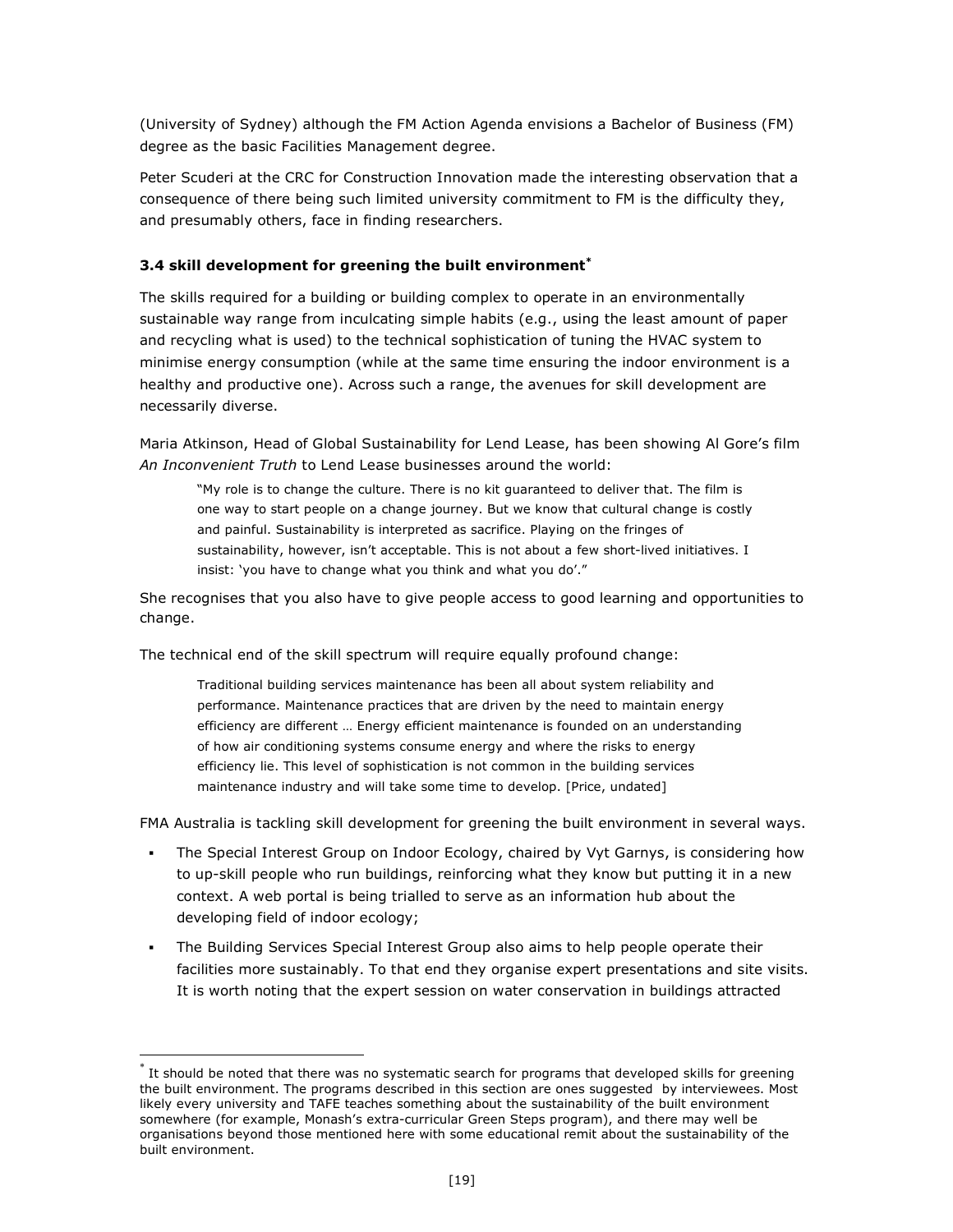110 people whereas the audience for most of their technical presentations is in the range 35 to 50;

- One focus area of the FM Action Agenda is improving the sustainability of the built environment and one potential project will be to support the creation of practical guidelines for facilities managers.
- As FMA Australia's Chairman in 2006, Stephen Ballesty contributed to the Department of the Environment & Heritage's "Water Efficiency Guide" providing a 'how to' guide with benchmarks for water consumption in office and public buildings.
- FMA Australia, in collaboration with fmedge, Australian Institute of Refrigeration, Air Conditioning and Heating (AIRAH), and Swinburne University's National Centre for Sustainability, have been commissioned to develop and deliver a pilot program on energy efficiency training. The project comes under the National Framework for Energy Efficiency (www.nfee.gov.au) being led in this instance by Sustainability Victoria. The program will be designed for two AQF certification levels: a Certificate IV and a Graduate Certificate. The intention is to combine face-to-face and on-line delivery. FMA Australia expects that at the end of the 13-month pilot project it will continue to deliver the certificate training with fmedge and possibly others. Aspects of the program will be incorporated in a new 'environmental performance' competency within FMA Australia's own (up-dated) accreditation system.

The Green Building Council Australia (GBCA) does a significant amount of training for its Green Star rating system. Current offerings are:

- Green Star Accredited Professional course: this one-day course provides participants with an understanding of the Green Star rating system and guidance on applying the Green Star rating tools. The course is run fortnightly, moving among capital cities. It is much in demand, often booked out months in advance. The cost is \$395 for GBCA members and \$595 for non-members;
- Green Star Submission Workshop: these workshops help participants prepare their documentation for being assessed for a Green Star rating. The intention is to make the assessment process smooth, cost-effective and rewarding;
- Green Star Office Interiors Advanced: this half-day course is for Green Star Accredited professionals who wish to deepen their understanding of the tools. It provides a forum for participants to discuss pertinent problems with an expert panel and with colleagues;
- GBCA also run in-house training for the staff of member organisations. There is escalating demand for this training: where they used to do one a month on average, they are booked to do four in May;
- an emerging leaders program is under development which should be finalised and launched mid-2007.

The Green Building Council Australia is interested in extending its reach so that students in relevant disciplines at TAFE and university would develop, at the minimum, a thorough understanding of sustainable building pathways and, best, be able to apply the Green Star rating system. By relevant disciplines they mean almost everyone who has anything to do with the built environment.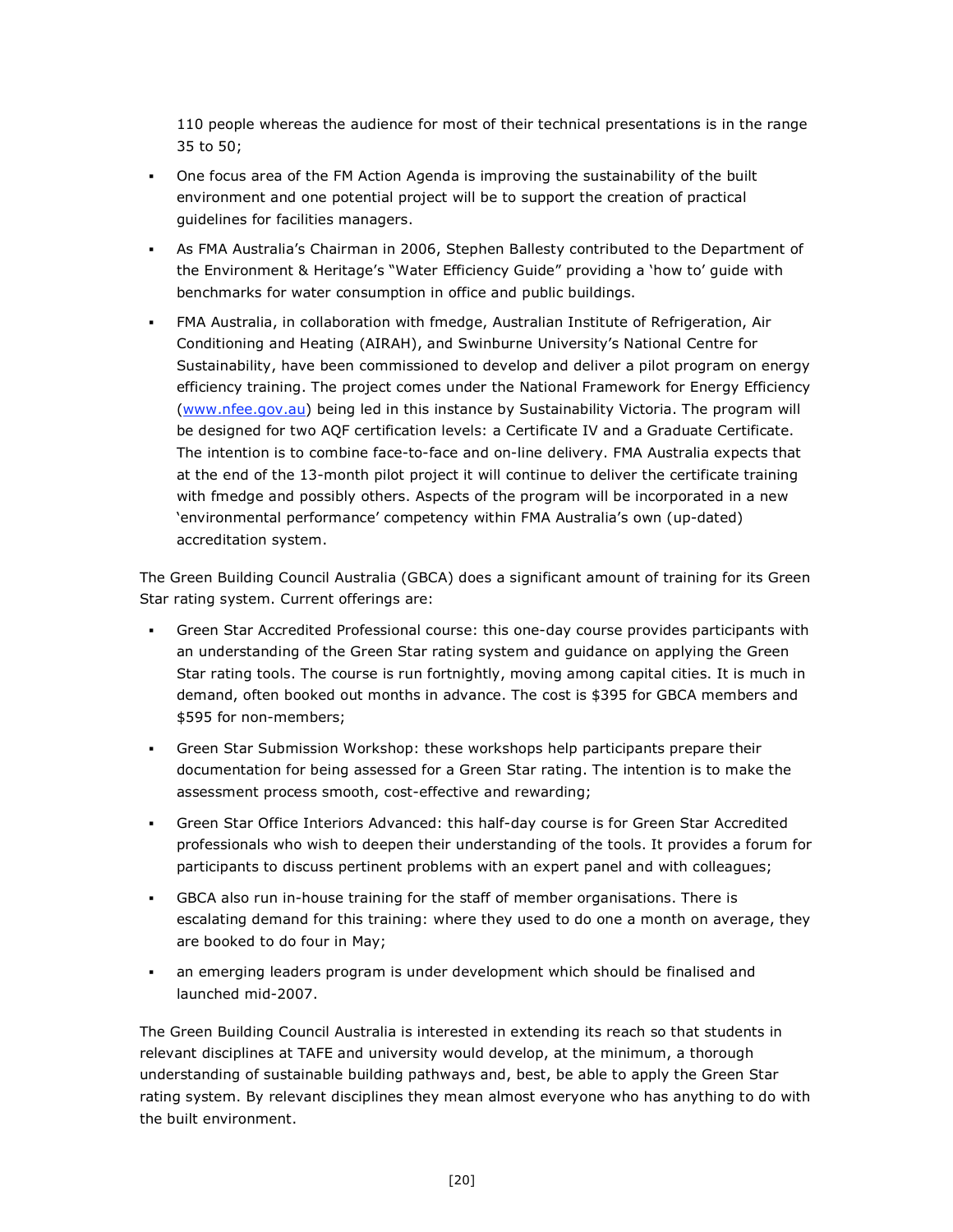There are still relatively few people who have the skill to fine-tune a building so that it operates at the level of efficiency and sustainability it was designed and built to achieve. Jon McCormick from Multiplex Facilities Management said that even his staff hasn't the requisite skills yet. Multiplex is putting a number of operations managers through GBCA courses. The plan is that once they are up to speed, they will tutor their senior facilities managers who, in turn, will tutor facilities managers. In turn, facilities managers will tutor or mentor facilities supervisors who are still on the tools.

The Property Council of Australia runs a one-day course Sustainability and Property Assets which introduces participants to a number of rating systems and such topics as the economics of sustainability and green leases. The Construction Innovation CRC is interested in partnering with organisations to provide education and training; it has been involved with the Sydney Opera House Exemplar Project (part of the Action Agenda work).

# **3.5 an over-arching framework**

One can see from the preceding description of the opportunities available in schools, TAFEs, universities and through organisations dedicated to the sustainability of the built environment that the jungle gym image we began with – the FM Skill Scaffold – does not at this time provide strong sure footholds for the variety of individuals who might well become skilled and effective facility operators and managers. On the other hand, there is a distinct need for a coherent over-arching framework that would clearly show the scope of FM and pathways through to the different fields of work in it.

There are two issues involved in constructing such an over-arching framework. The first concerns the development of 'traditional' facility management skills; the second the development of skills to green the built environment.

The skill framework for 'traditional' facility management: Several years ago FMA Australia took on the task of developing an accreditation system. It defined three levels of FM competencies. The focus was on such tasks as procurement, project management, risk management, financial performance and facility performance. A signal of just how recently sustainability has become prominent is to note that FMA Australia's current competency standards for accreditation do not mention the words sustainability or sustainable. Revising and strengthening this core FM framework is a task being undertaken collaboratively by FMA Australia's Education and Training Committee and the FM Action Agenda Education and Training Working Group:

 The FMA Australia Committee is revising the accreditation system. Its three levels – an FM practitioner; an FM Manager; and an FM leader – were originally developed without reference to the Australian Qualifications Framework. The Committee is working to align FMA Australia competencies with the AQF. A competency on environmental performance will be included in the up-dated accreditation system.

The alignment of AFM1 (Accredited Facility Manager level 1) is a matter of some contention within the industry. One view is that it should be equivalent to a university undergraduate degree – a view held by those who want to emphasise that FM is a profession and as such even the minimal level of accreditation requires academic study. Others argue the FMA Australia accreditation framework should contain a broad entry level category to recognise the multi-faceted nature of facilities management so that, for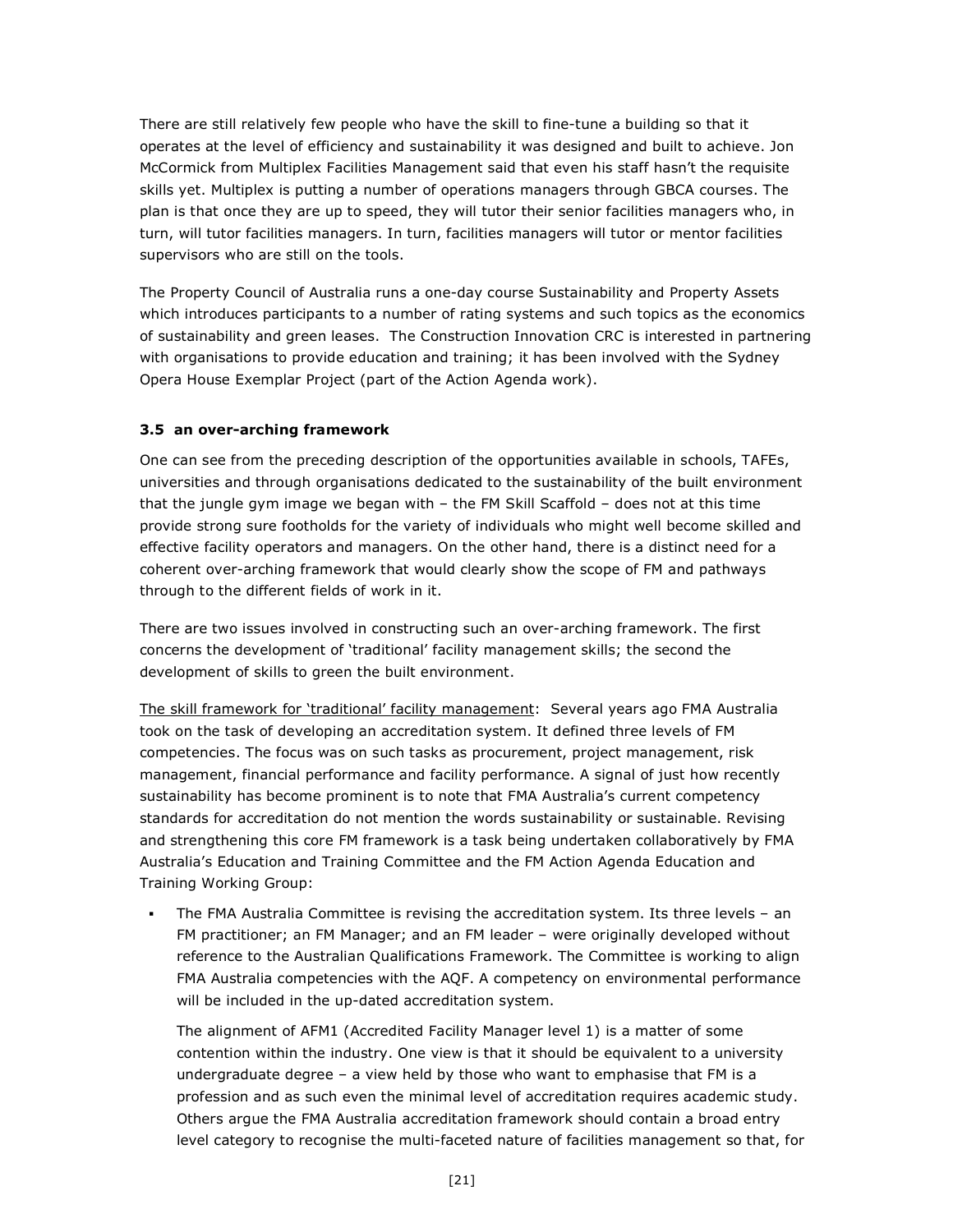example, a plumber or service desk manager – i.e., credible individuals already contributing to the FM function – can be formally recognised. One suggested scheme is that AFM1 be delivered by TAFE but include a two-year cadetship:

"It would be a professional qualification. It is critical that competencies be demonstrated in the workplace and cadetships would open up the market to students and provide incentives to employers. It would get people started and accredited."

 The FM Action Agenda Working Group is engaging directly with the tertiary education sectors (VET and universities) to encourage greater provision of FM education and training and to promote that provision. To that end, for example, it is working with the recently formed Construction and Property Services Industry Skills Council (CPSISC) which develops and manages Training Packages for the industry. The CPSISC will test with industry the updated set of FMA Australia accreditation competencies. The Working Group has overseen the articulation of fmedge's Diploma of Property, Asset and Facilities Management with Deakin University's undergraduate FM degree.

The Working Group believes three components are required if there is to be a significant increase in the provision of education and training:

- 1. a well documented profile of the kind of person the industry is seeking, including a skills audit that identifies the type of skills required and their availability in the community;
- 2. a guaranteed and sufficient supply of students over the long term;
- 3. industry commitment so it will help in developing appropriate teaching materials and readily accept and employ graduates.

Martin Leitch, Director fmedge and a member of the Working Group (as well as of the Committee) describes this as building a three-cornered stool: FMA Australia has a role; the education and training sectors have a role; industry has a role. He is especially interested in the latter, pointing out that for an education/training framework to be effective collaboration must include the workplace. The Working Group is planning to take a matrix of competencies related to one work area – possibly risk management – and talk to two or three significant employers asking what the learning needs in their organisations are. The aim is to create a model that pulls together VET, university and different ways of learning in the workplace.

The skill framework for green facility management: well, there is no framework. The various tactics for becoming skilled in aspects of greening the built environment described above (section 3.4), as valuable as they are, are more like little packets of skills falling around the FM jungle gym. The ideal would be to have something like rain falling on the frame, greening it. There is a common shared among many of those interviewed in bringing about such an elaborated framework.

In summary, there is intelligent and committed work being done towards an over-arching framework. It is clearly important that a well researched and tested skill framework be developed (and allowed to evolve) for the facilities management industry – for a green FM industry – to grow and prosper. I would, however, add a personal observation.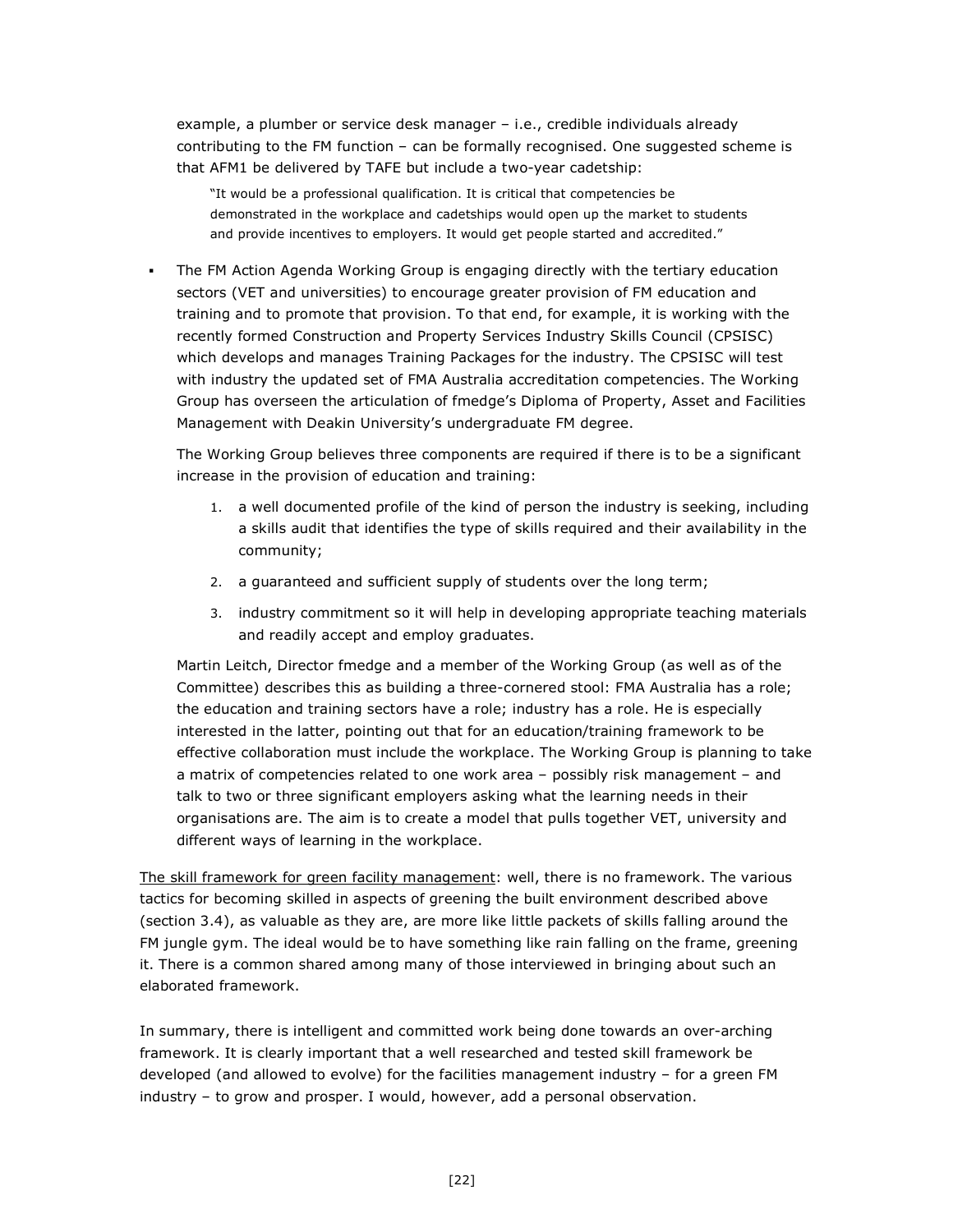There is something about facilities management, as I have come to understand it, that is richer than a framework implies. What I've noticed (and admired) is the way people in facilities management grow their own intelligence *and* the way they share what they have learned amongst themselves:

- the various working groups with their site visits, special seminars and regular meetings are evidence of this. On these occasions people ask one another for advice and experience is freely shared;
- there is the learning that occurs when Green Star assessors or FMA Australia accreditation assessors discuss amongst themselves the candidates' suitability for accreditation;
- there are the conferences: FMA Australia's Ideaction is a major event now in its  $18<sup>th</sup>$ year, but there was the 2<sup>nd</sup> Annual International Sport Facility Management Program in Melbourne which just concluded (partly sponsored by Melbourne School of Sport and Recreation Management);
- there is the plethora of material people are putting on the web to an extent sharing what is by rights their own intellectual property.

I would suggest that 'developing the skills required in facilities management' – the overall subject of this section – is an arena where innovative and imaginative approaches to learning are warranted, if not required. Skill Challenges and mentoring, for example, are already effective mechanisms for developing skill that operate independently of any formal accreditation framework. It seems to me the field is too vibrant and challenging to be confined to tightly defined programs – although such programs are, of course, essential bedrock.

# **4. A CONCLUDING COMMENT**

The operation and management of facilities is a dynamic and growing field which offers interesting challenges to its workforce and demands, in return, robust skills which need continually to be upgraded. This is true of work in green (and in greening) built environments but it applies to the running of any large facility: it is all stimulating and rewarding work. In attracting good people into the field two interrelated issues stand out:

- $\triangleright$  Facilities management is not well known as an arena of employment. It does need to be better recognised in the broader community, not least to attract potential workers. Promoting the industry will require a very well constructed and long-term communication strategy – starting with clear objectives and testing the language used. One dimension of the strategy would be to enlist people currently working in the field to raise their profile within their own organisations. Facility managers/operators tend to be called out when things need fixing and stay hidden from view the rest of the time. A second dimension would be for the technical specialists (often contractors) who operate and maintain the different systems – for example, air conditioning, lighting, security, etc – to see themselves as part of the bigger drama of ensuring the facility works well for the people in it, and to take pride in that larger purpose.
- $\triangleright$  Skill development programs are limited. If the ideal is a skill development framework a 'jungle gym' of opportunities for people, young or old, to latch onto to acquire skills for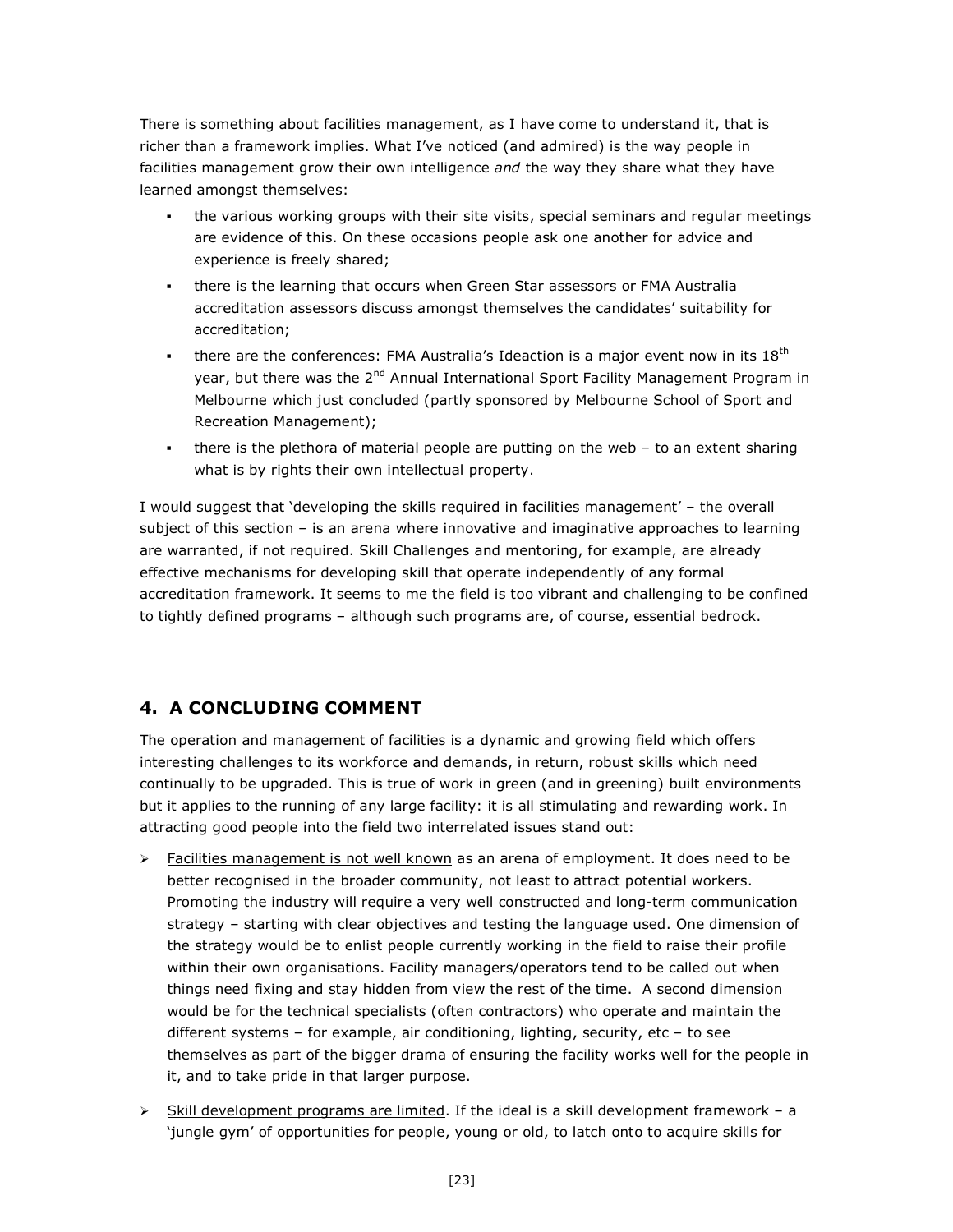managing and greening the built environment, then we are currently looking at a bare patch of ground with a pile of rods at the side. Many of the rods – skill development programs – are strong. They would be good rungs in the jungle gym. But there are not enough to build a sturdy edifice. The current rods:

- a few are labelled 'facilities management' mostly post-graduate degrees and certificates delivered by universities although one is a new undergraduate program and two are diplomas developed by private RTOs delivered on-line. None of these is focused on sustainability although there is likely to be some material about sustainability as it is becoming a recognised part of FM;
- many rods carry trades labels (e.g., electricity, air-conditioning, plumbing, IT and allied skills such as security). The problem is that the trades are applicable in many industries and there has been no concerted effort to link them conceptually to facilities management;
- a number of rods bear a specific 'sustainability' label. Some have been placed there by organisations whose mission is, at least in part, to ensure the built environment is ecologically sustainable. There are also units and courses sprinkled across TAFEs and universities that address sustainability;
- schools have contributed a few interesting rods, not so much through formal curricula as through well-defined (and supported) Sustainable Schools programs. Exciting the interest and influencing the career choices of secondary school students to acquire the skills that will ensure a sustainable built environment is likely to *not* turn on formal curricula but on students' participation in long-term interactive projects, possibly with students located elsewhere on the globe, and including simulations. The Centre for Environmental Education\* project facilitating the sharing between Australian and Indian schools of strategies to deal with local sustainability issues is one promising development which may lead to further successful outcomes.

The lack of profile and the limited skill development opportunities (particularly in introducing people to the field) are serious, and related, issues. But it should also be emphasised that means for addressing them are already apparent, and more will doubtless develop. First, the importance of facilities management in building a more sustainable world should prove a significant drawcard. The remarkable recent turn around to a widespread acceptance that sustainability is a critical matter for all of us presents an opportunity – a 'hook' – that can be used effectively. Second, it should be clear from the range of people who provided the information synthesised in this report that there is no dearth of organisations and individuals with expertise and commitment who could (and would like to) be brought together to strengthen the field of facilities management and its contribution to a more productive and sustainable built environment.

the Centre is an initiative of the Commonwealth Department of the Environment and Water Resources